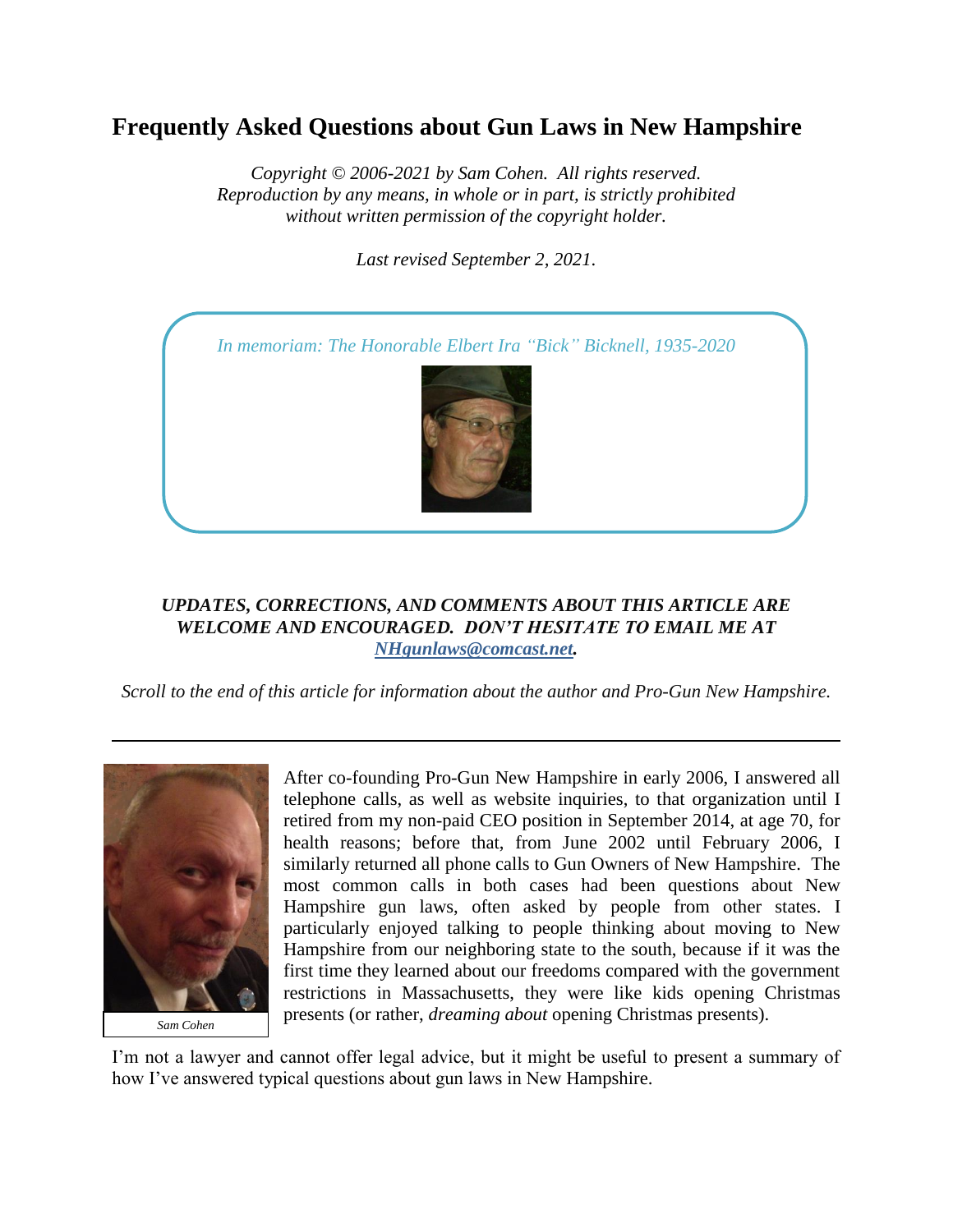*DISCLAIMER: The opinions expressed in this article are mine only, and are not endorsed by any organization or other person. The contents of this article are not intended to be legal advice, and I disclaim any liability or responsibility for any use you may make of this article, or for any actions you may take or not take as a result of reading it.* For legal advice, contact an attorney. (I recommend attorney Evan Nappen; go to [www.efnappen.com,](http://www.efnappen.com/) or call 603/223- 0001.)

Also note that this article doesn't cover hunting laws at all; for those, see the New Hampshire Fish and Game Department's website at [www.wildlife.state.nh.us.](http://www.wildlife.state.nh.us/)

**To view New Hampshire's state laws** (RSAs, Revised Statutes Annotated) on line, go to the NH state government website, [www.nh.gov,](http://www.nh.gov/) and click on "Laws and Rules" in the "NH at-aglance…" box; then click on "State Statutes Online." On the resulting page, "Browse" presents a sorted index of the RSAs, by number; "Search" allows you to search by word or phrase. Note that "Title" is a rough grouping by subject; the preferred RSA citation is by chapter (colon) section-within-chapter, such as RSA 159:6 (Chapter 159, Section 6). Note: NH state laws changed by current legislation are not updated on the state website until the printed version of the RSAs is published, usually in October of each year.

**Note to visitors to New Hampshire from other states:** In general, anything in this article that applies to NH residents also applies to you, unless it's obvious that it doesn't (as with NH resident vs. non-resident Licenses to Carry, or federal laws about buying handguns as discussed in the first Q&A below).

**Before we begin:** It's said in Communist countries that "that which isn't permitted is forbidden." (New Jersey actually works that way for gun laws; there, everything involving guns is basically illegal, unless you qualify for an exception.) But remember, laws merely say what's *illegal*; if there's no law against something, it's legal. So don't ask if there's a law that "allows" something.

# *Q: What do I have to do to buy a gun in New Hampshire?*

A: Go to a gun store, a gun show, or a private party selling a gun, and give them money.

If you buy a gun from a Federal Firearms Licensee ("FFL") — that is, from a gun dealer/gun store, including from a licensed dealer at a gun show — federal laws apply to the purchase; in particular, you must be at least 18 years old to buy a rifle or shotgun from an FFL, and at least 21 years old to buy a handgun. The age 21 restriction applies only to handgun purchases from FFLs, not from private parties, by the way. Age restrictions are further discussed in an appendix to this article. You can't legally possess a gun if you're a "prohibited person" — meaning someone who's been convicted of a felony, or who's been convicted of a misdemeanor "crime of domestic violence," or who falls into certain other categories as well; "prohibited persons" are further discussed in another appendix to this article. The FFL will conduct an "instant background check" by telephone to verify that you are not a "prohibited person."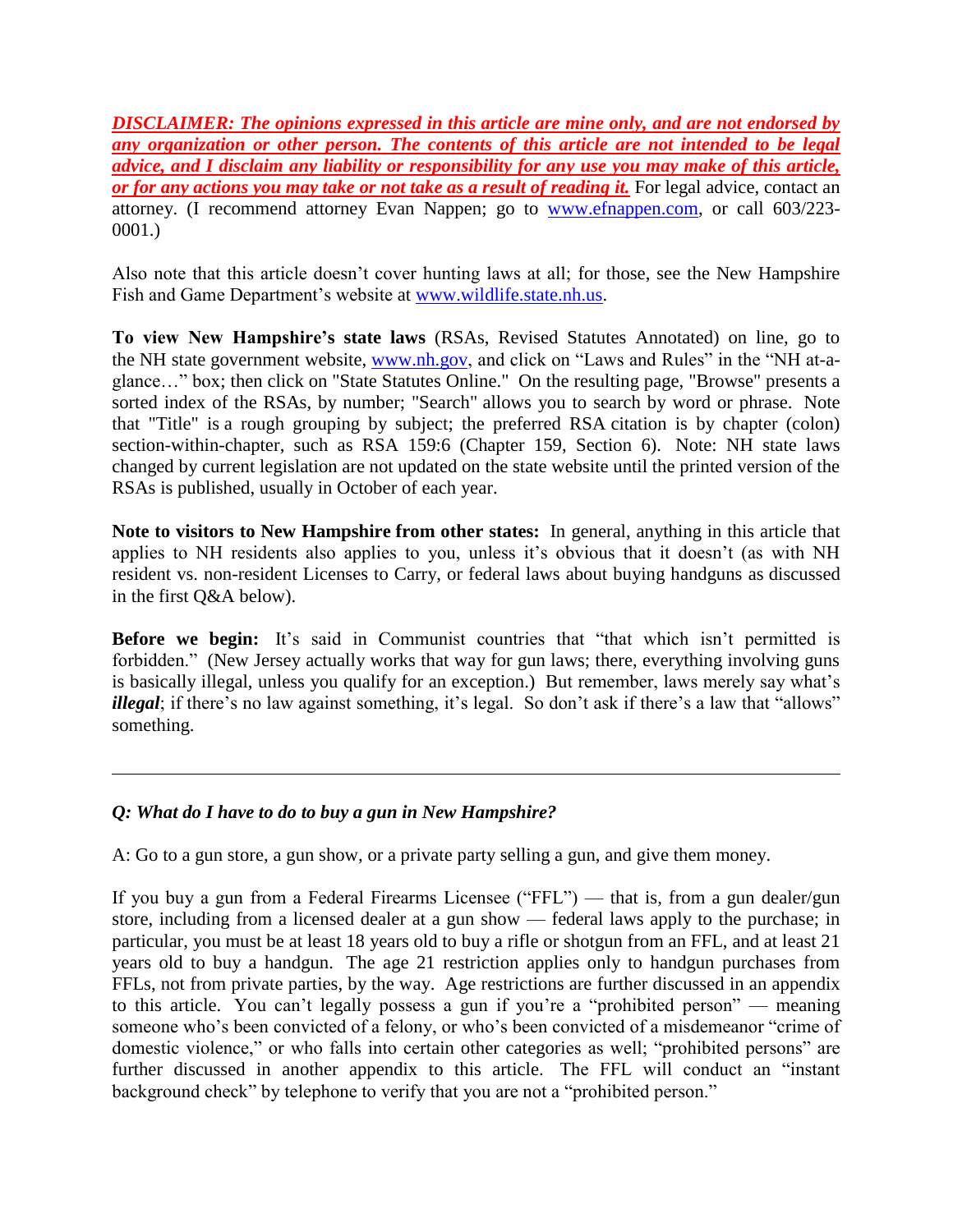By federal law, you can buy a rifle or shotgun from an FFL in a state other than your state of residence and take possession of it immediately — "cash and carry." You can buy a handgun from an FFL in a state other than your state of residence, but that FFL must ship it to an FFL in your home state, where you can pick it up after filling out the same federal paperwork that applies to an in-state purchase. In both cases, the gun must be legal to purchase and possess in your home state — which means nothing for New Hampshire residents (because NH doesn't restrict what kind of guns you can have), but because states like Massachusetts and New Jersey limit the types and models of guns *their* residents can purchase and possess, visitors to NH from those states can't buy anything here that they couldn't buy in their home state.

New Hampshire residents can buy guns from other New Hampshire residents without government involvement. (See the next question, however.) By federal law, a person may not buy any gun from an out-of-state private party (non-FFL) without going through FFLs.

*Although it's not a legal requirement, it's a good idea to write a bill of sale for private gun sales, with both buyer's and seller's names, addresses, and (important!) signatures; information (including serial number) to identify the gun; and the date. (Also the price, if you want to make the document a receipt as well as a record of the transfer; in that case, write "\$xxx.xx payment in full received on this date" or the equivalent.) Each party keeps a copy. The idea here is that if that gun is used criminally, one of the parties can prove that he wasn't the owner of the gun at the time — which is why you should also write "the firearm was transferred on this date" or something similar. If it's a gift rather than a sale, title it a "record of transfer," for example, instead of a bill of sale. And no, there's no legal requirement to notify the police or anyone else, and they wouldn't know what to do with a copy of a bill of sale, anyway.*

If you're a resident of another state who resides in (not just visits) New Hampshire part of the time (summer home, etc.), federal law considers you a resident of your home state when you actually reside there, and a resident of New Hampshire when you actually reside here. (See the Code of Federal Regulations, 27CFR478.11.) To buy a handgun in New Hampshire, ask the FFL what he or she requires in the way of documentation — utility bills, for example — to prove that you're a part-time NH resident.

# *Q: How do I get a license or a permit to buy a gun?*

A: You don't. New Hampshire doesn't require you to have a license or a permit to buy or own guns, with one exception: if you buy a handgun (rather than a rifle or shotgun) from a private party — as opposed to a licensed dealer (FFL) — then by state law (RSA 159:14) you must either have a New Hampshire License to Carry or be "personally known" to the seller. That doesn't apply to rifles and shotguns, by the way, which can be bought and sold freely between NH residents, except of course for "prohibited persons."

*Note: When writing a bill or sale or record of transfer of a handgun, as per the previous Q&A, I recommend including language such as "By his signature below, seller [or transferor, if a gift] certifies (1) that buyer [or transferee] is personally known to him, in compliance with New Hampshire state law RSA 159:14; and (2) that to the best of his knowledge, buyer [or transferee] is not prohibited by law from possessing firearms."*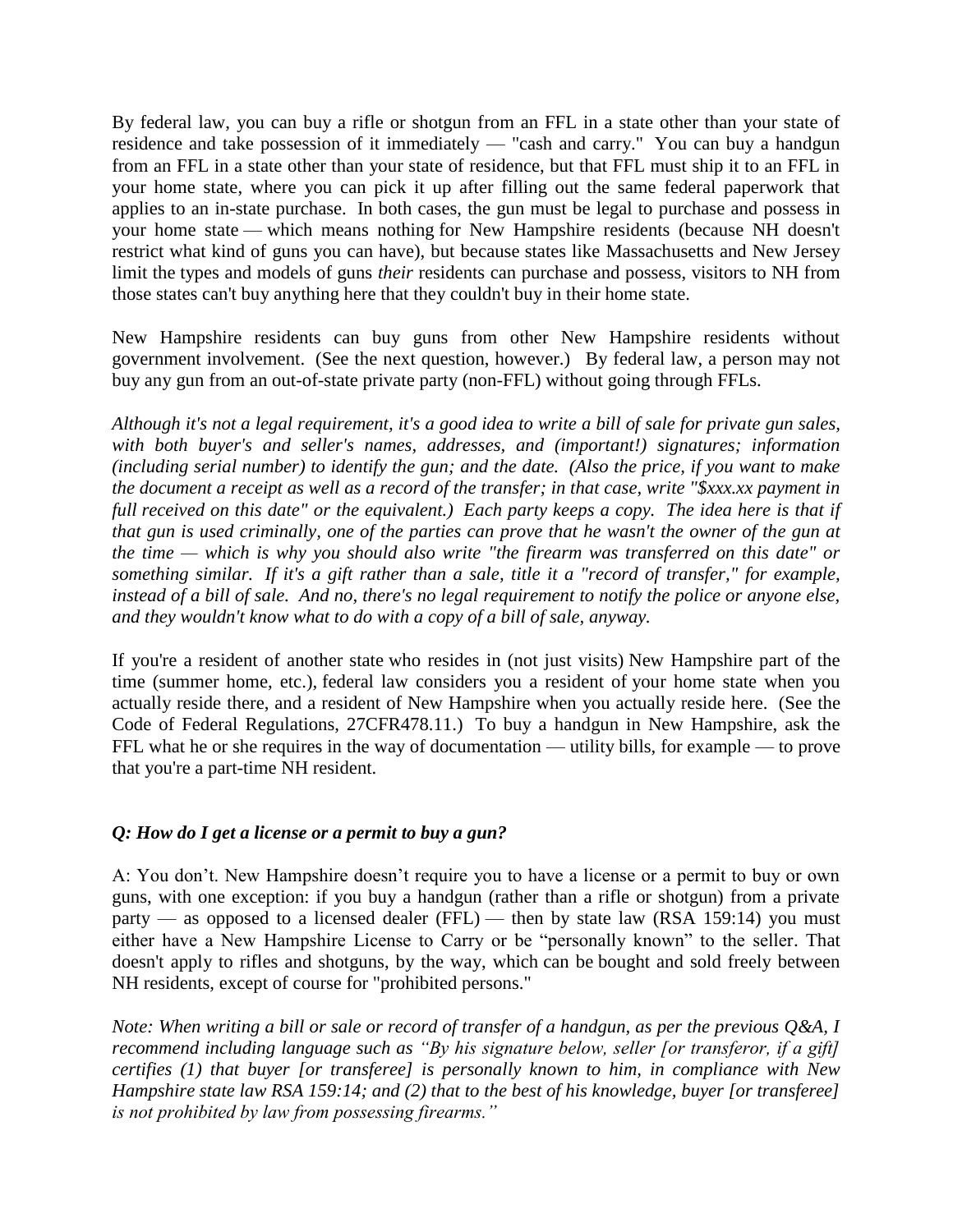#### *Q: How do I register my guns?*

A: You don't. Welcome to New Hampshire, where the state motto, "Live Free or Die," is taken seriously, and you don't have to worry about people in uniform coming to your door to take your (registered) guns — because there's no gun registration in this state. What you own is nobody else's business.

#### *Q: What about machine guns? Aren't they registered?*

A: OK, you got me. Even though there's no state registration in New Hampshire, "machine guns" (full-auto or select-fire guns, including burst-mode capable guns), sound suppressors ("silencers"), short-barreled rifles (barrels under 16 inches) and shotguns (barrels under 18 inches), any rifle or shotgun with a total length under 26 inches, handguns with shoulder stocks, and certain other unusual guns fall under federal law (The National Firearms Act of 1934 — the NFA) and involve special federal forms and fees. New Hampshire, unlike some other states, doesn't prohibit NFA weapons.

*Note 9/1/2021: At this time the ATF — the federal Bureau of Alcohol, Tobacco, Firearms, and Explosives — is apparently on a path to declaring that large-format pistols with a Pistol Stabilizing Brace may, "in some cases," be reclassified as short barreled rifles, which then, per NFA1934, require federal registration, payment of a \$200 "transfer tax," and further federal restrictions. I suggest doing Web searches from time to time to see where this is taking us, as the ATF rulings are in flux.*

#### *Q: Do I need a license to carry a gun?*

A: No. Except for those prohibited by law from possessing a firearm, as discussed later in this article, both New Hampshire residents and visitors from other states may openly carry any firearm, carry a concealed handgun, or have a loaded handgun in a vehicle other than an ATV or a snowmobile (see below) without a license.

You may not, however, have a loaded rifle or shotgun in a vehicle, per fish and game law RSA 207:7 — where "vehicle" means a motor vehicle, OHRV ("Off Highway Recreational Vehicle," meaning an ATV), snowmobile, aircraft, or powered or towed boat, but apparently not an unpowered and untowed rowboat or canoe. As of August 24, 2018, per New Hampshire's 2018 Senate Bill 500 (SB500), that restriction applies only to a *moving* vehicle; this allows hunters to load and unload their rifle or shotgun inside their (stationary) vehicle, rather than having to do so out in the cold or in a storm. Another law change effective as of that date defines "loaded" (per RSA 207:1) within all fish and game laws, meaning RSA chapters 207 through 215-D, to mean "A round or projectile in the chamber fully dischargeable by pulling the trigger," so that a rifle or shotgun with a loaded magazine but an empty chamber is NOT "loaded" for the purpose of the "moving vehicle" prohibition. (Before that date, RSA 207:7 specifically included "a rifle or shotgun with a cartridge in a magazine or clip attached to the gun" — misusing the word "clip," by the way — within the prohibition.)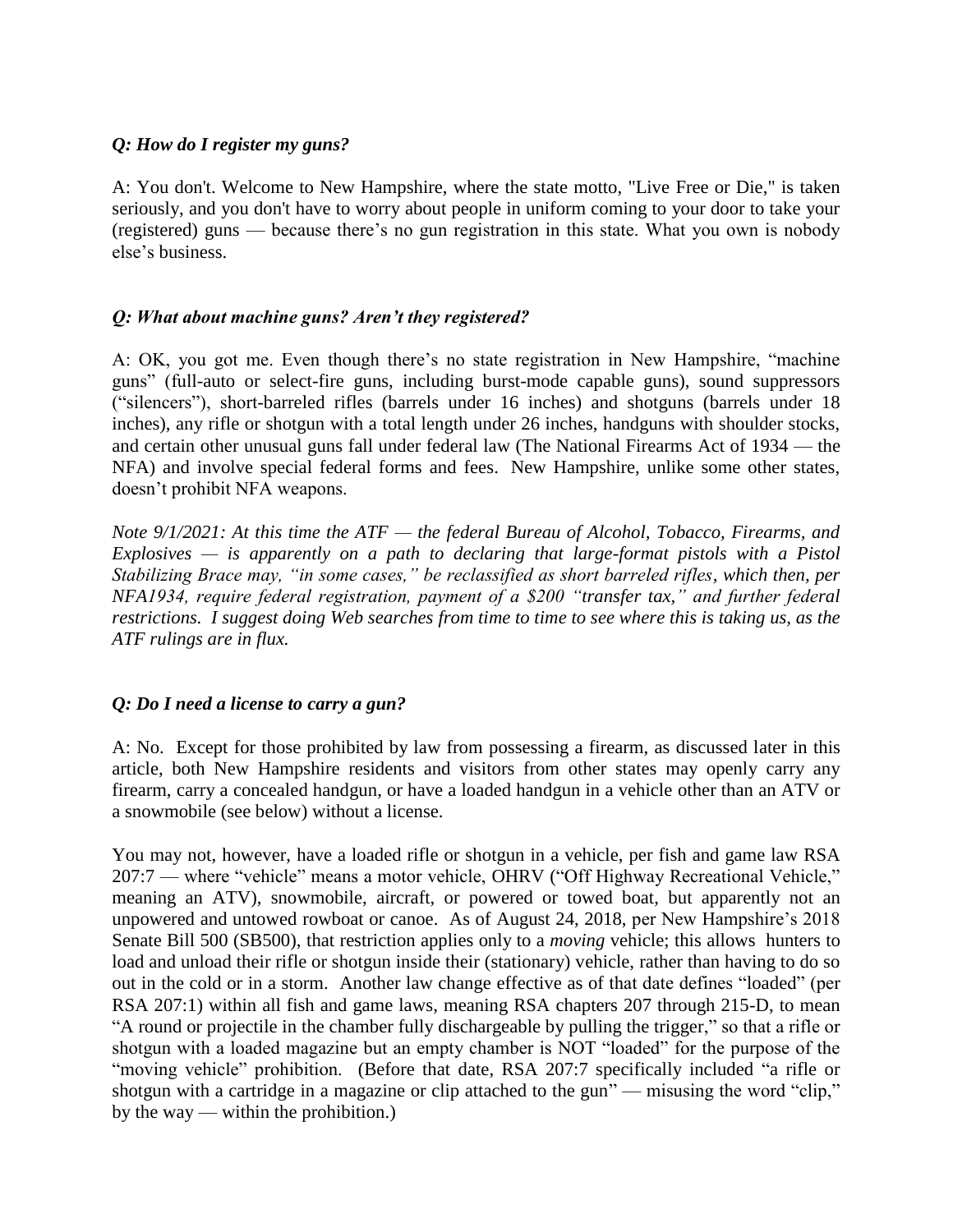Another set of fish and game laws — RSAs 215-A:20 and 215-C:35 — require a license per RSA 159 to carry a loaded pistol when you're on an OHRV (i.e., an ATV) or a snowmobile, respectively, whether concealed or not. (Both of the latter laws mistakenly refer to a "permit" per RSA 159 instead of a license, and to pistols but not revolvers. Although I certainly don't recommend it, I wonder what would happen in court if you were arrested for carrying a loaded revolver on a snowmobile without a carry license.) Because of the new definition of "loaded," as of August 24, 2018, I suppose you could carry a pistol with a loaded magazine but empty chamber on an ATV or snowmobile, without a carry license — and maybe argue the law in court if you were arrested. In my opinion, it would be much easier to just get a carry license.

Prior to February 22, 2017, open carry, with the handgun visible, was legal without a license, but concealed carry of a loaded handgun outside one's home or place of business, or having a loaded handgun in a vehicle, whether concealed or not, required a License to Carry (the paper in your wallet says "Pistol/Revolver License"). On that date, when New Hampshire became a Constitutional Carry state upon the enactment, with the governor's signature, of 2017's Senate Bill 12, that license requirement was repealed.

For those, however, who want to carry concealed in those other states that reciprocally recognize New Hampshire concealed carry licenses, or to have a loaded handgun on an ATV or snowmobile in New Hampshire, a License to Carry is still available; the New Hampshire License to Carry is further discussed later in this article.

*Note: In 2021, the NH state legislature passed a bill, HB334, to correct an oversight in the 2017 Constitutional Carry ("permitless carry") bill that didn't address the ATV/snowmobile carry restrictions — but HB334 also, unfortunately, included language to eliminate the State Police's "Gunline," the FBI's Point of Contact for background checks for handgun purchases, and allow those checks to go directly to the FBI's NICS system, as already used in New Hampshire for rifle and shotgun purchases — because of the Gunline's "inefficiencies." (The bill actually included that word!) The governor vetoed HB334, presumably due to objections by the State Police.*

# *Q: If I transport a gun in a car, does it have to be locked in a case?*

A: No. Unlike Massachusetts, New Hampshire doesn't require you to transport your guns in a locked case, or any case at all, or even to conceal them from view — although if you leave a gun visible in your parked car, you might as well accompany it with a "steal me" sign. Again, rifles and shotguns in a vehicle must always be unloaded.

# *Q: Are there reasons to carry a pistol or revolver concealed, rather than openly, say in an exposed belt holster?*

A: Both options are legal in New Hampshire, and neither requires a license. Keep in mind, however, that some people may panic when they see a gun, and if they call the police, the police may come to investigate — but the New Hampshire Attorney General's office has made it clear that open carry is a right, and that another person's "annoyance or alarm" (a phrase taken from the NH "Disorderly Conduct" law, RSA 644:2) does not supersede that right. I have a copy of a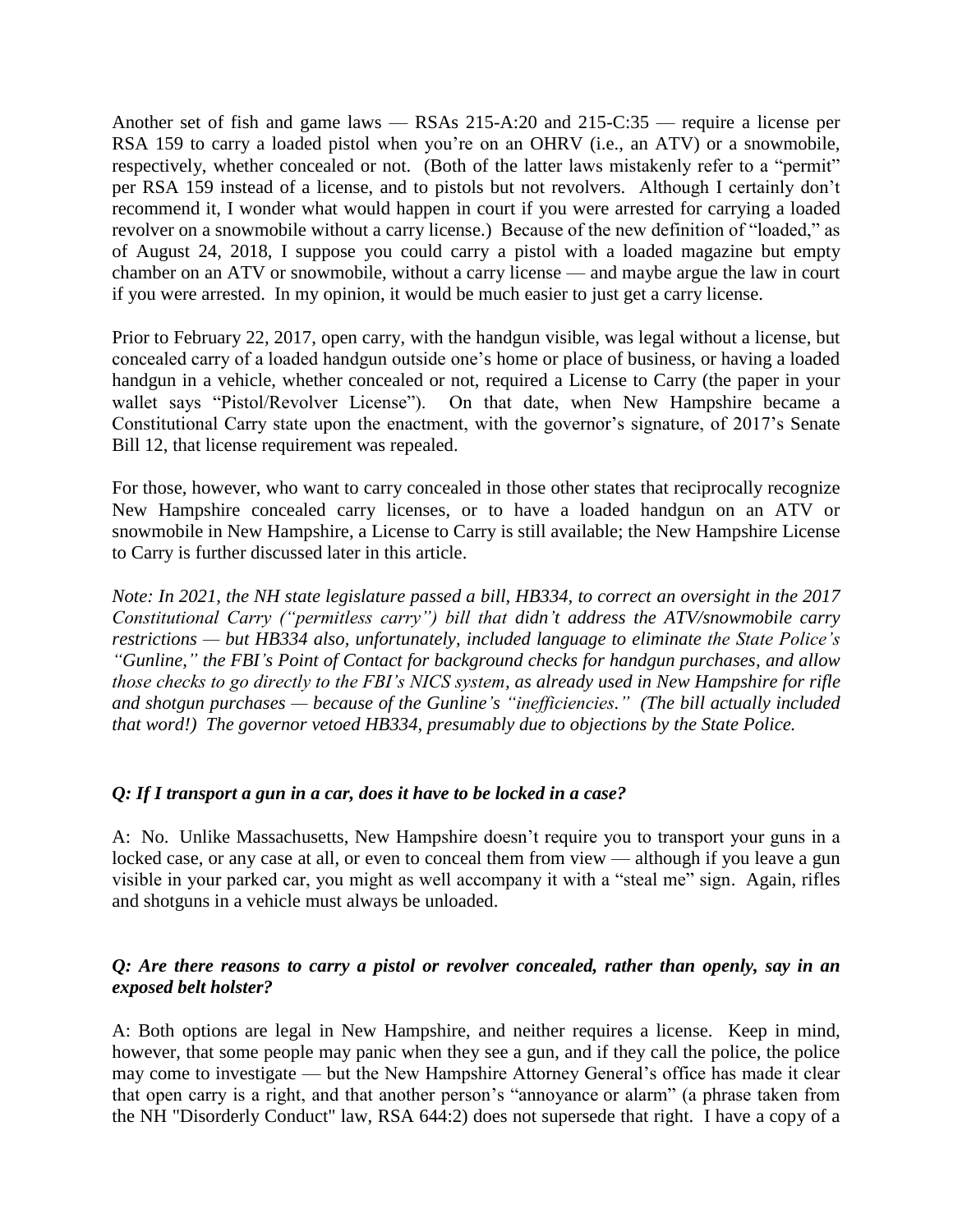2005 letter from Paul Donovan, the now retired Chief of Police of Salem, NH, documenting that statement from the NH Attorney General's office.

On one hand, we will indeed lose our rights if we don't exercise them, but on the other hand, it's not smart to frighten or antagonize people, especially if you scare enough people to make the news — which may lead to legislation restricting open carry. Use good judgment. Hint: look and act like a responsible citizen. It helps to be neatly dressed. *(Sure enough, because a bunch of people carrying openly were rowdy in the State House during a House vote on a states' rights bill in 2009, the legislature debated two gun-ban bills, one of them against open carry in all government buildings in the state. Both bills failed, but what a pain!)*

Also, from a practical, as opposed to "political" point of view, if you're carrying openly in a place where there might actually be an armed criminal attack, you'll be the first target.

#### *Q: What are the most important considerations about carrying a gun?*

**A: I shouldn't have to say this, but people new to guns (or not!) should be reminded that being armed is an awesome responsibility. Whether carrying openly or concealed (or just with a gun available), an armed person in any place or situation has to be extra careful in two ways:** 

**(A) Safe GUN handling:** 

**(1) MAKE A HABIT of knowing that all guns are always loaded — never assume that one is not;** 

**(2) MAKE A HABIT of never letting a gun point at anything you're not willing to destroy (I train people to imagine a deadly laser beam coming out of the muzzle at all times);** 

**(3) MAKE A HABIT of never touching the trigger (keep your finger out of the trigger guard!) until and unless your sights are on the target and you're actually, intentionally firing a shot; and** 

**(4) MAKE A HABIT of, when you're preparing to shoot, being sure of your target: is that an armed home invader crouching in the dark, or is it your child? Also, for similar reasons, know where each bullet will end up if you miss your target or shoot through it.**

**(B) Safe PEOPLE handling: Avoid confrontations at all costs — no rude gestures, no shouting at anyone, etc., and remember that guns are, and should be, humbling; swallow your pride and stay out of prison. Avoidance is ALWAYS the best solution.**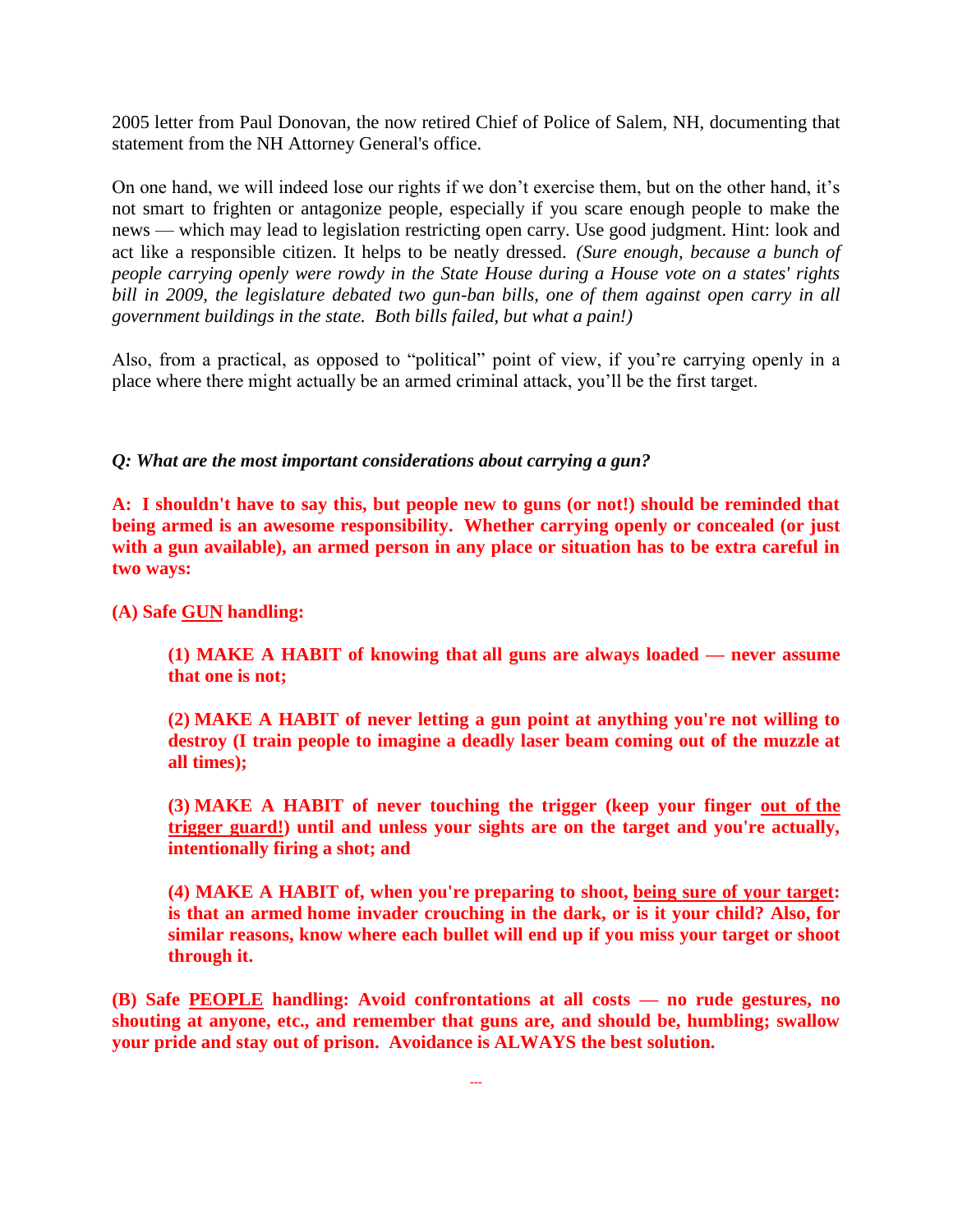**Deadly force is a deadly serious business, and shooting someone is a life-changing event. Everyone should read New Hampshire's laws on the subject — RSA Chapter 627, especially 627:4 — but the basic principle is that deadly force is an absolute last resort, when you or someone else is in imminent danger of death or serious bodily injury (including rape), or kidnapping, and there is no other choice. (No, you may NOT use deadly force in defense of property, except to prevent arson by a trespasser. See RSAs 627:7 and 627:8.)**

**Yes, New Hampshire has a "Stand Your Ground" law (despite failed anti-selfdefense legislation in 2013 to repeal it) — which says if you're any place you have a right to be (not just in your home) you do not have a "duty to retreat" from an attack — but I sincerely hope people don't focus on that, because it does NOT affect the basic rules of deadly force. (Again, read RSA 627:4.) Remember: IMMINENT DANGER — ABSOLUTE LAST RESORT — NO OTHER CHOICE.**

**The law does allow you to display a weapon to warn away a true deadly threat, but this too is serious business; if you display a gun to warn someone off, be prepared to spend your life savings on lawyers if you're forced to shoot. And if you provoked the threat, all legal defenses go out the window. Also, even if you didn't shoot, and were in the right to display a deadly weapon, you should immediately call the police to establish your innocence, because otherwise you might be prosecuted for criminal threatening, which is a felony (see RSA 631:4).** 

*Note: The following language, effective September 21, 2021, has been added to the "reckless conduct" law," RSA 631:3: "The act of displaying a firearm shall not, in and of itself and without additional circumstances, constitute reckless conduct under this section." Still, be extremely cautious of "additional circumstances" that might be seen as felony "criminal threatening."*

**Further: do NOT fire a warning shot, and do NOT "shoot to wound." Both of these actions are uses of deadly force, and if you are not legally justified in using deadly force (see above, and RSA 627:4), then you're looking at prison time. See RSA 631:3, "Reckless Conduct" (and yes, it's a felony).**

**Finally: whatever you see on TV or in movies about shooting, ignore it. It's fiction.**

# *Q: Where can I and can I not carry? What about banks, bars, and hospitals? What about city/town halls, police stations, and state government offices?*

A: The only New Hampshire *state* law restricting where you can carry is RSA 159:19, which doesn't allow guns in courthouses or courtrooms. RSA 159:26, further discussed in the next question-and-answer, prohibits counties, cities, and towns from regulating guns and ammunition, so you can carry in your city or town hall, etc. And, there is no state statute prohibiting guns in state office buildings. (In 2004, I got a "No Firearms" sign removed from the Concord building that jointly housed the headquarters of two state government departments — Health and Human Services, HHS, and the Department of Environmental Services, DES.)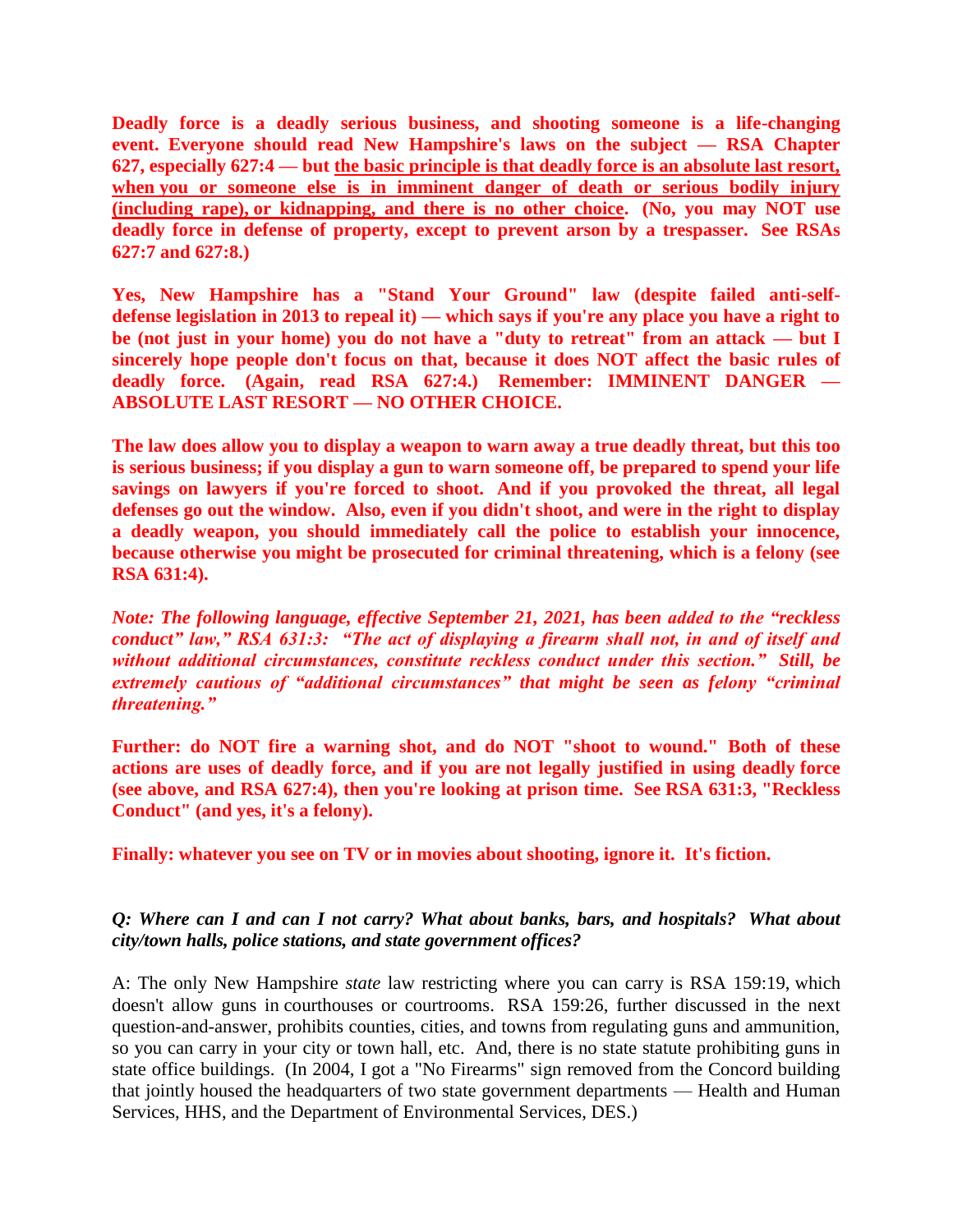By *federal* law, there are two places where you can't carry, but these federal laws are controversial; still, I advise people not to be the test case in federal court, because (a) if you lose in court, then you're going to federal prison, and (b) if you win in court, Congress may well rewrite the law to be more restrictive, because they're that way — and this actually happened in 1996; look up the 1995 US Supreme Court case *United States v. Lopez*. Here are the two federal laws:

*First:* Title 18, United States Code, Section 930 prohibits firearms, and also knives with blades longer than 2-1/2 inches, in federal "facilities," which word normally means buildings — and that includes post offices.

Some may think there's a loophole in paragraph (d) of that section, which provides an exemption for "the lawful carrying of firearms or other dangerous weapons in a Federal facility incident to hunting or other lawful purposes," but nobody over the age of 12 thinks it's a good idea to play amateur lawyer when you're in handcuffs, and I've never heard of someone arguing that he could walk into a post office armed because his NH License to Carry was issued for "all allowable [and presumably lawful] purposes." And in any case, the Code of Federal Regulations says no guns are allowed, and you'll find notices posted on the door threatening you with arrest.

A federal court case in 2012 confirmed that "federal facilities" can mean not just buildings, but in many cases *any* federal property, such as post office parking lots. Federal law defines federal facilities as places where federal activities occur, and in that court case, it was noted that mail trucks used a parking lot owned by the postal service. In July of 2013, a US District Court judge in Colorado ruled in favor of a man with a gun in his vehicle in a post office parking lot (Bonidy v USPS Order), but in June of 2015 that was overturned in favor of the postal service (Bonidy et al v. U.S. Postal Service et al, 10th U.S. Circuit Court of Appeals, No. 13-1374).

Also: A 2010 federal law (Public Law 111-24) allows firearms in national parks and national wildlife refuges, if you're carrying legally according to the laws of the state containing the federal land you're on (and of course if you're not a "prohibited person").

**Second:** Title 18, United State Code, Section 922, subsection (q) is the Gun Free School Zones Act. You can't have a gun in, on the grounds of (actually, on the *property* of, and that includes school buses), or within 1,000 feet of the property line of, an elementary or secondary school, whether public or private. Note that this doesn't include colleges or universities.

18 USC 922 (q) includes exemptions for private property (i.e., you're OK if your house is next to a school), for police officers on duty, for school-approved programs, and for unloaded guns in locked containers or locked gun racks. There's also an exemption for people holding carry licenses from the state in which the school zone is located, but only if state law *requires* that "before an individual obtains such a license, the law enforcement authorities of the State or political subdivision verify that the individual is qualified under law to receive the license." Keep in mind that the New Hampshire state licensing law (RSA 159:6) arguably does NOT make the cut, in part because town selectmen and city mayors can issue carry licenses, and they're not "law enforcement authorities," and also because that RSA doesn't *require* law enforcement authorities to do *anything*. But even if your carry license was issued by a police chief, it may not protect you, because the RSA itself doesn't meet the requirements of the federal law.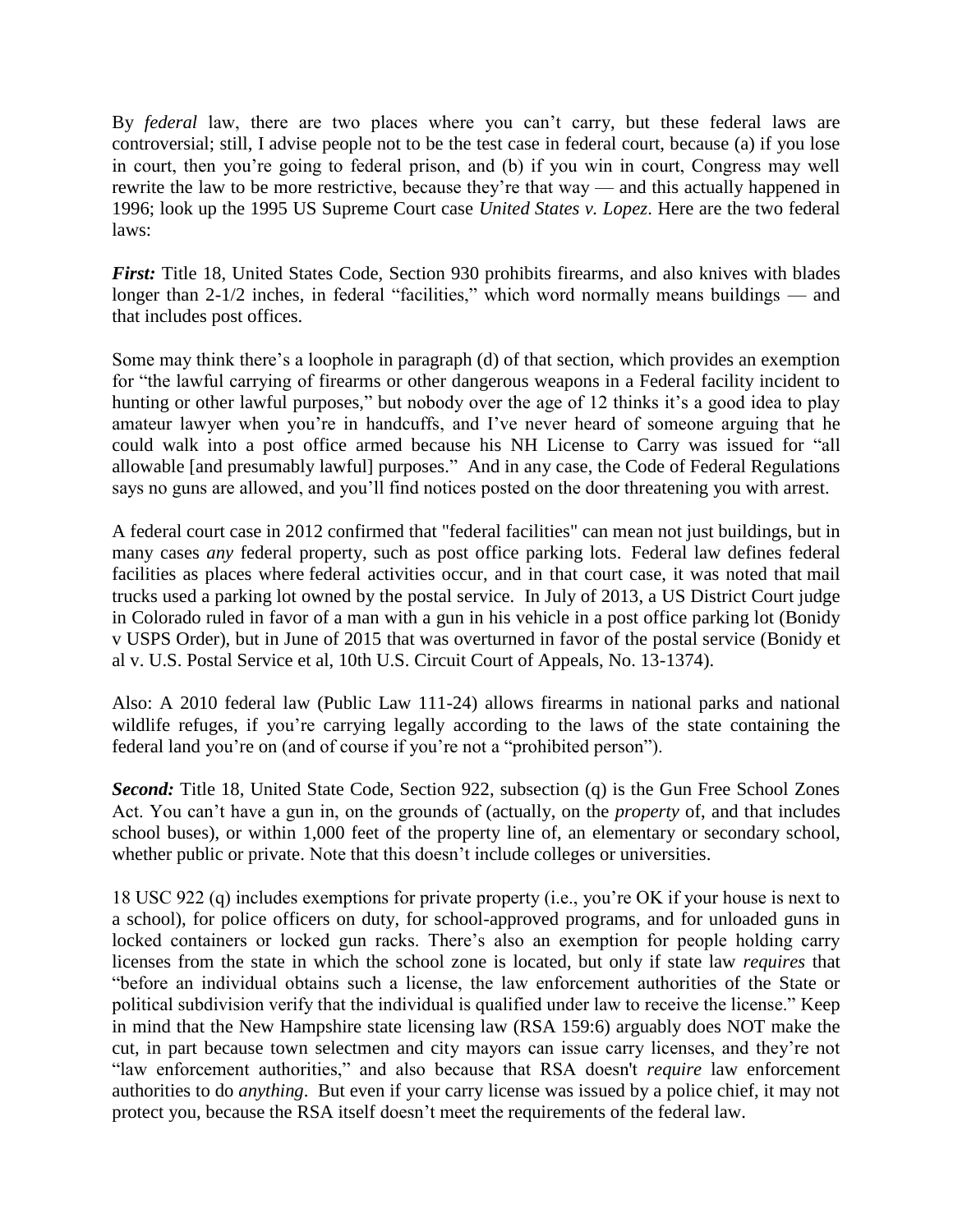This federal "Gun Free School Zones Act" is unpopular (as is my reasoning above), and some people prefer to believe that New Hampshire's carry licenses provide an exemption, despite the above analysis.\* Further, nobody in New Hampshire has been arrested or prosecuted on the basis of this federal law. Still, you have to ask yourself if you want to be the test case. Note also that a carry license from state "A" doesn't provide the school zone exemption in state "B."

\* *In 2006, I asked then-NH-Congressman Jeb Bradley to ask the ATF (Bureau of Alcohol, Tobacco, Firearms and Explosives) for their reading on whether our NH License to Carry law, RSA 159:6, qualified to exempt license holders from the federal Gun Free School Zones Act. The then-Director of the ATF, Carl Truscott, wrote back on April 17 of that year — I have a PDF copy of his letter* — *and said that RSA 159:6 "would generally qualify as an exception." (He didn't explain what he meant by "generally.") Will the current ATF director be smarter than that? Who knows?*

By the way, it's impossible to drive through many cities in the United States without violating this law, because you're always close to some school. Fortunately, the law is rarely, if ever, enforced against people just driving through.

So, to summarize: state law prohibits you from carrying in courtrooms and courthouses; federal law, though controversial, will have you arrested and prosecuted for carrying in federal buildings (including post offices and their parking lots) and in or (technically, at least) near elementary or secondary schools.

Besides all of this, on private property — including stores, theaters, restaurants, etc. — the property owner can set a "no guns" policy, ask you to leave if you're carrying, and have you arrested for trespassing if you don't leave, but otherwise you're legal. This is discussed further in an appendix to this article.

# *Q: I've seen city and town parks and buildings with "no weapons" or "no firearms" signs. What about them?*

A: I don't know other "weapons," but RSA 159:26, effective July 2003, declares that only the state — and not New Hampshire counties, cities, or towns — may regulate firearms (and as of August 2011, knives), and that any city or town ordinances and regulations about guns are null and void, except for zoning (for gun businesses) and hunting.

Note: State Representative Elbert "Bick" Bicknell introduced and promoted the legislation that became RSA 159:26 in 2003. Bick was soon after elected president of Gun Owners of New Hampshire, and then in 2006, became the first president of Pro-Gun New Hampshire. Attorney Evan Nappen, a knife collector, was responsible for adding knife rights in 2011 through a friendly state representative; he was also responsible for changing NH state law to legalize automatic ("switchblade") and double-edged knives.

# *Q: How do I get a pistol permit in New Hampshire?*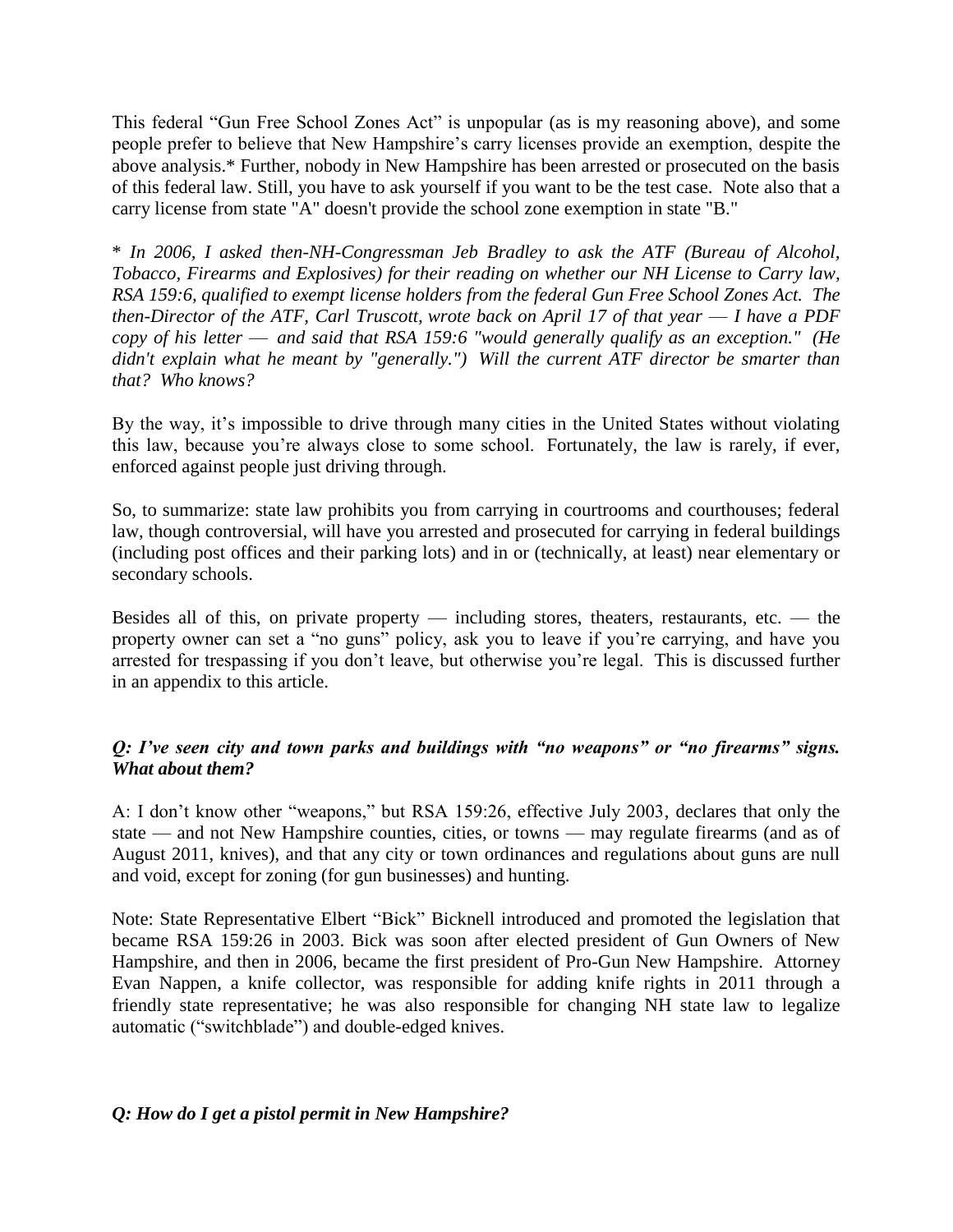A: You can't. There's *NO SUCH THING* as a New Hampshire "pistol permit."

OK, this was a trick question and answer, because it's my pet peeve. Let me explain: While some other states issue "permits" for concealed carry, New Hampshire issues a *license*; both NH licensing law (RSA 159:6, "License to Carry") and the NH license itself (the "Pistol/Revolver License" in your wallet) are careful not to use the word "permit."

Although "license" and "permit" have similar dictionary definitions (*denotations*), they have very different nuances of meaning (*connotations*). For one thing, *permits* are issued for shortterm events (building permits, parade permits, fireworks permits, etc.); *licenses* are issued for the long term (drivers' licenses, electricians' licenses, nursing licenses, etc.).

But the important reminder here is that *language influences thought* — as Rush Limbaugh says, "words mean things" — and if everyone keeps saying "*permit*," people get the idea that you need the government's "*permission*" to exercise a fundamental right. *How would you feel if you had to ask the government not for a marriage license, but for a "Permit to Marry"?* So, please don't call our NH concealed carry license a "pistol permit" — that's actually anti-liberty propaganda.

Now, see the next question-and-answer.

# *Q: How do I get a concealed carry license?*

A: As of February 22, 2017, neither New Hampshire residents nor visitors from other states need a concealed carry license to carry a loaded handgun concealed upon the person outside of one's home or place of business or to have a loaded handgun in a vehicle, except for an ATV or a snowmobile.

But if you would like to get a New Hampshire License to Carry (the physical license is titled "Pistol/Revolver License") for purposes of concealed carry in those other states that honor a New Hampshire license, or to carry a loaded handgun on an ATV or snowmobile, first get an application form. New Hampshire residents can get one from your town police department, or download a blank form from the Web at

[https://www.nhsp.dos.nh.gov/sites/g/files/ehbemt461/files/inline-documents/sonh/dssp85.pdf.](https://www.nhsp.dos.nh.gov/sites/g/files/ehbemt461/files/inline-documents/sonh/dssp85.pdf) The form is only one page long; fill it out and give it to your police department. (In small towns without their own full-time police officers, the town selectmen issue carry licenses, unless they've arranged for the county sheriff to do so.) Note that the form asks "for what reason(s) do you make application to carry a pistol in New Hampshire?"; according to the law (RSA 159:6), "hunting, target shooting, or self-defense shall be considered a proper purpose. The license shall be valid for all allowable purposes regardless of the purpose for which it was originally issued." In other words, NH concealed carry licenses are unrestricted, unlike in some states whose licenses may say things like "for hunting and target shooting only." Licenses are issued for a minimum of five years; the law says "When required, license renewal shall take place within the month of the fifth anniversary of the license holder's date of birth following the date of issuance." The fee is ten dollars, payable when you pick up your license.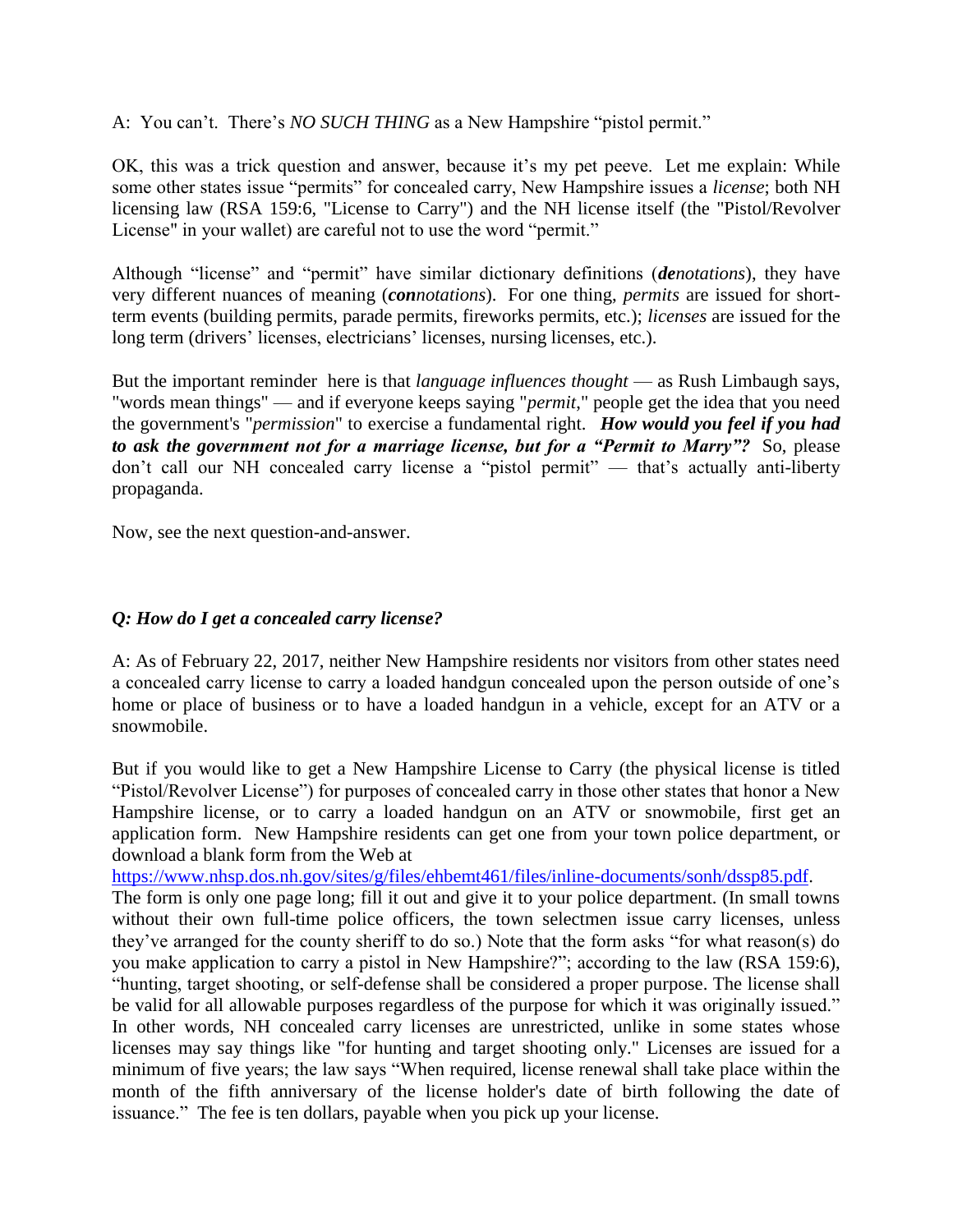If you have a resident License to Carry and move from one town or city to another within New Hampshire, RSA 159:6-b, II, says "When the licensee hereunder ceases to be a resident of the community in which the license was issued he shall notify in writing the issuing authority at his new place of residence that he has a current license. Such license shall remain in effect until it expires pursuant to RSA 159:6."

Non-resident licenses (for those who are not residents of New Hampshire), issued by the state police, cost \$100 (raised from \$20 in July of 2009). Download a non-resident application form at [https://www.nhsp.dos.nh.gov/sites/g/files/ehbemt461/files/inline-documents/sonh/dssp260.pdf](http://www.nh.gov/safety/divisions/nhsp/jib/permitslicensing/documents/dssp260.pdf)

On July 17, 2013, the New Hampshire "Administrative Rule" (which has the force of law) about non-resident carry licenses was changed to require the non-resident applicant to have a "a license to carry a pistol or revolver concealed in the state where the applicant resides" — whereas earlier, NH non-resident licenses could be issued to applicants who had a concealed carry license issued by ANY state. However, the NH Supreme Court case "Scott L. Bach & a. v. New Hampshire Department of Safety," decided on June 2, 2016, overturned the requirement that applicants for a NH non-resident License to Carry be licensed by *any* state. The NH Department of Safety updated their website on October 25, 2016. (Scott Bach is the president of the New Jersey Association of Rifle and Pistol Clubs, the New Jersey state NRA affiliate; he's also a member of the NRA Board of Directors, and a personal friend.) It's almost impossible to get a New Jersey carry license, something that was mentioned in the court ruling. Also, this change eliminated the previous requirement for residents of Vermont — which doesn't require or issue concealed carry licenses — to submit a letter from their local police departments when applying for a New Hampshire non-resident carry license. In other words, Scott Bach's successful lawsuit means that non-resident NH carry licenses are issued or denied using the same criteria as for a resident license (although with a different application form). The State Police website, in an update dated October 25, 2016, mentioned Scott's case, but that web page has been removed.

# *Q: Who can get a concealed carry license?*

A: Anyone who isn't prohibited by New Hampshire or federal statute from possessing a firearm (see the appendices to this article on "prohibited persons" and "age restrictions on handguns") can be issued a License to Carry.

[*Note: the remainder of this paragraph, which was followed by further text which is now deleted, is "left over" from before February 22, 2017, when the license issuing law, RSA 159:6, was changed from requiring the applicant to be a "suitable person" to simply not being legally prohibited from possessing a firearm. Nevertheless, I'm leaving in the fundamental information, even though it's hard to imagine it being necessary now.*] State law (RSA 159:6 and 159:6-c) provides that if you're denied a license, the issuing authority must give you the reason(s) for denial in writing within 14 days of the application; you have 30 days to ask the local district or municipal court for a hearing; the court must hold a hearing within 14 days after that; and "during this hearing the burden shall be upon the issuing authority to demonstrate by clear and convincing proof why any denial, suspension, or revocation was justified, failing which the court shall enter an order directing the issuing authority to grant or reinstate the petitioner's license."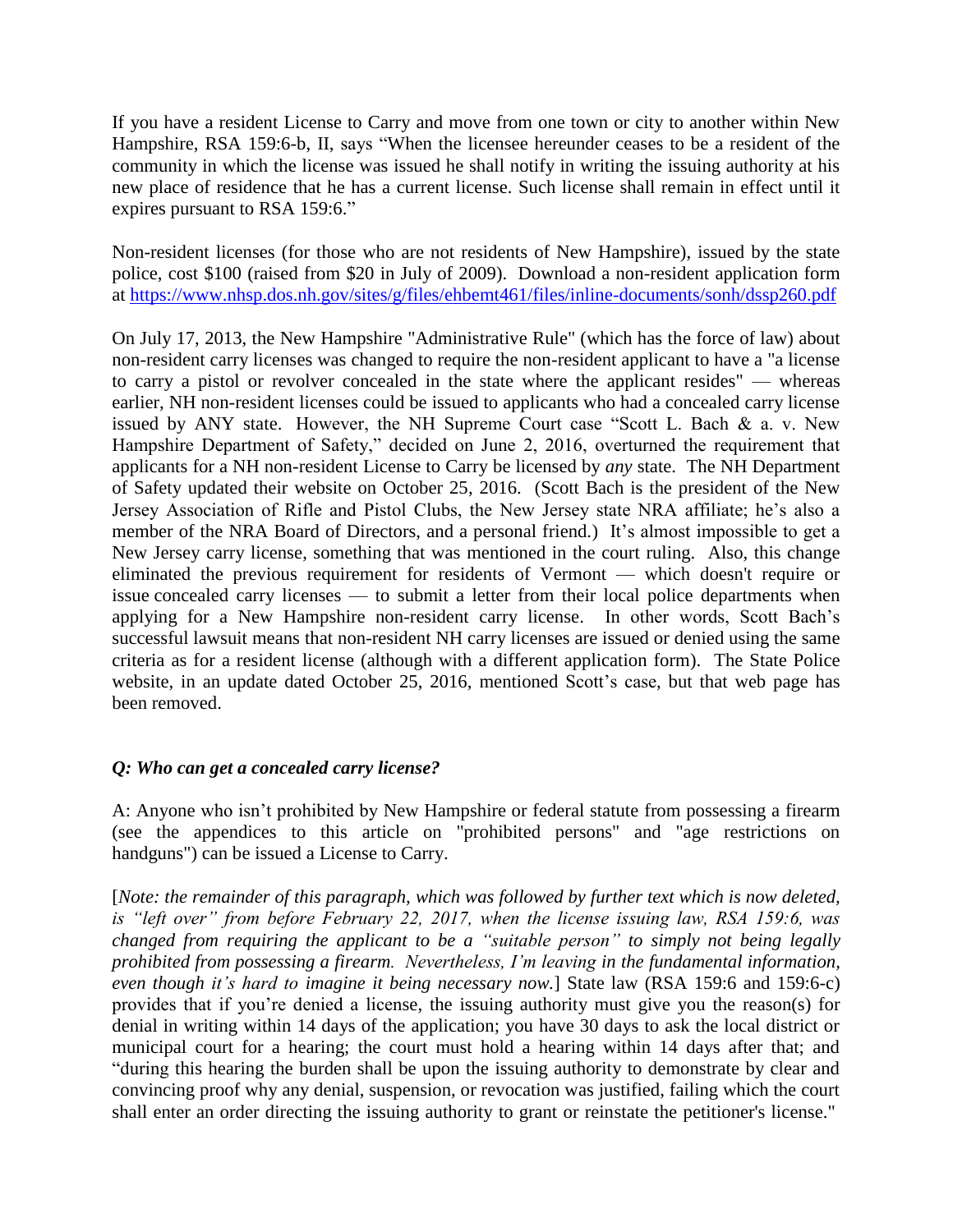Note that "clear and convincing" is a well-understood standard legal phrase that equates to a pretty high standard; in other words, the law is in your favor here.

*Q: My local police department says that they will take more than 14 days to process my application for a concealed carry license; they gave me an instruction sheet (besides the standard one-page application form); they require more than three references; they require my references to send letters to the police department; they require documented proof of firearms training; and they want fingerprints and photographs. Which of these actions are legal?* 

A: None of them. RSA 159:6 requires that licenses shall be issued or denied within 14 days of application, that "no other forms [other than the state-standard one-page form for NH residents, DSSP 85, or the two-page non-resident form, DSSP 260] shall be used," and that no fingerprints or photographs may be demanded (although a government-issued photo ID, normally a driver's license, is typically needed to prove identity and residence). RSA 159:6-e provides that you may petition the superior court of your county, with or without a lawyer, to order an issuing authority to comply with the issuing law (159:6) if they violate it, and RSA 159:6-f provides that issuing authorities who violate the law may be personally liable to you for court costs and attorney's fees, provided that "the court finds that the entity or person knew or should have known that the conduct engaged in was a violation of this chapter" — which you could ensure by printing out a copy of RSA 159:6 and delivering it to your police department.

Most police departments follow the law, but since the most common violation is delay beyond 14 days (I've heard that the Manchester PD actually told applicants that licensing "may take several weeks"!!), I recommend that you find some way of proving when you delivered your completed application to the police, such as having a witness attend. Also, while some people may not want to antagonize their local police department by going to court, a police department that delays issuing your license may well respond to a polite reminder about RSAs 159:6-e and -f. In the spring of 2012, there was a newsworthy court case as a result of a New Hampshire police chief ignoring a License to Carry application *months* beyond the statutory 14-day deadline; the chief was ordered to issue the license and pay thousands of dollars in attorney fees and court costs.

# *Q: If my car is pulled over by the police, do I have to tell the officer that I'm (legally) carrying?*

A: NH law doesn't require that you notify the police officer that you're armed (but before he asks), and the subject is debatable. One opinion (mine) is that if your gun is truly concealed, and there's nothing that would suggest to the officer that you're carrying, then there's no reason to notify him; after all, some younger police officers (including recent Massachusetts transplants) may panic and have you spread-eagled on the ground. But of course you should tell the officer that you're legally armed if he asks you (do NOT lie to the police!), and I further strongly suggest you should do so if there's any chance he'd suspect you're carrying, or if the gun would be noticed during your conversation with him — especially if he asks you to step out of the car.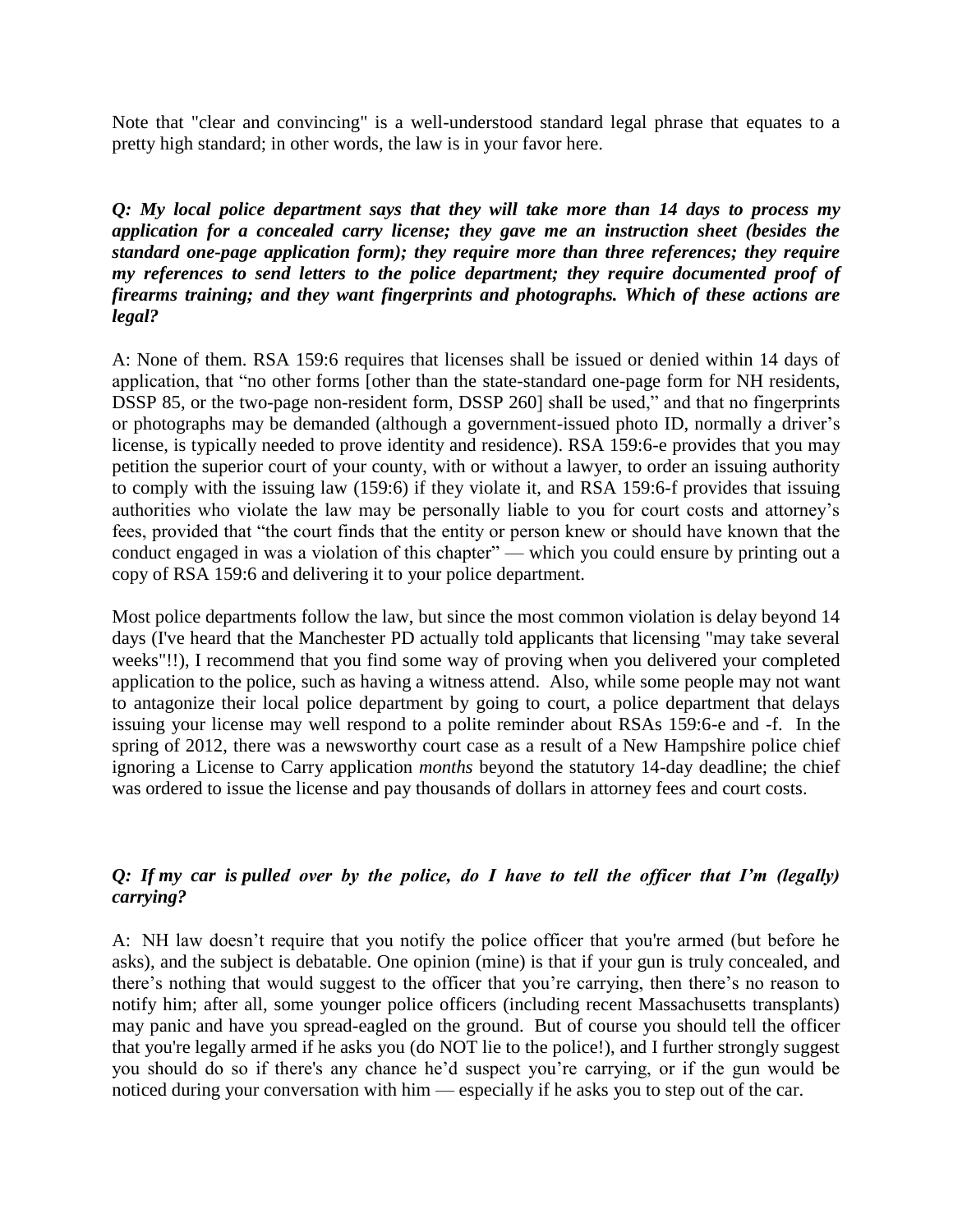If you do notify the officer for any of these reasons, or if you simply choose to do so, I suggest that you don't say the word "gun," because police are trained to react urgently to that word. Instead, I recommend keeping both hands on the steering wheel and saying something like "Officer, as a courtesy, I want to tell you that I'm carrying in a belt holster on my right side, under my jacket; what would you like me to do?"

As a matter of training, the officer will most likely disarm you for his own safety during the conversation – and in some cases may even unload the handgun before returning it (and the ammunition) to you. A smart officer will also ask if you have any *other* weapons on you.

# *Q: I've seen magazine advertisements for badges that say "Concealed Carry Permit," or something similar, often attached to a leather wallet-size folder to hold the permit/license itself. Are these a good idea for someone with a NH License to Carry ("Pistol/Revolver License")?*

A: No! They're designed to look like police badges, and that's exactly what makes them evidence that one is impersonating a police officer – a FELONY in New Hampshire. See New Hampshire RSAs 104:28-a ("False Personation") and 106-B:15-a ("Exhibiting Insignia of State Police"). Although RSA 104:28-a says "with the intent to be recognized as [a law enforcement officer]," a court is quite likely to agree that the very nature and purpose of the badge is to have people think you're a police officer – thereby verifying "intent." Don't do it!

# *Q: Is my New Hampshire License to Carry valid in other states?*

A: Only in those states with which New Hampshire has reciprocity, meaning states that agree to recognize our licenses if we recognize theirs, or in Constitutional Carry states which allow "permitless carry" for visiting non-residents. There are currently (as of September 1, 2021) 28 reciprocating states, listed on line: go to [www.nh.gov;](http://www.nh.gov/) click on the "State Agency Directory" on the left; click on "Division of State Police" under "Safety" within the "S" group ; then click on Our Services, then Justice Information Bureau, then Permits and Licensing, and finally Pistol/Revolver Licensing. (The result will be [https://www.nhsp.dos.nh.gov/our-services/justice](https://www.nhsp.dos.nh.gov/our-services/justice-information-bureau/permits-and-licensing/pistol-and-revolver-licensing)[information-bureau/permits-and-licensing/pistol-and-revolver-licensing.](https://www.nhsp.dos.nh.gov/our-services/justice-information-bureau/permits-and-licensing/pistol-and-revolver-licensing)) No, Massachusetts isn't on the list. (For you sissies afraid of the cold, note that Florida is on the list.) And, of course, you don't need a license to carry concealed in Vermont (because of a ruling by the Vermont state supreme court in 1903), nor, as of October 2015, Maine, which adopted Constitutional Carry in that year.\* (Maine's law also allows you to have a loaded handgun in a vehicle without a carry license, as does New Hampshire as of 2/22/17.) Be aware that if you go to these states, you must follow their gun laws, which may be more restrictive than New Hampshire's; in Georgia, for example, you may not carry at political rallies. Also, some of those states limit reciprocity to those 21 and older, as shown on the NH State Police website above. And be sure to have your carry license with you. (NH law requires that of visitors from reciprocal states.) If you're curious, the website [www.handgunlaw.us](http://www.handgunlaw.us/) provides useful summaries of handgun laws in other states — just note their disclaimers.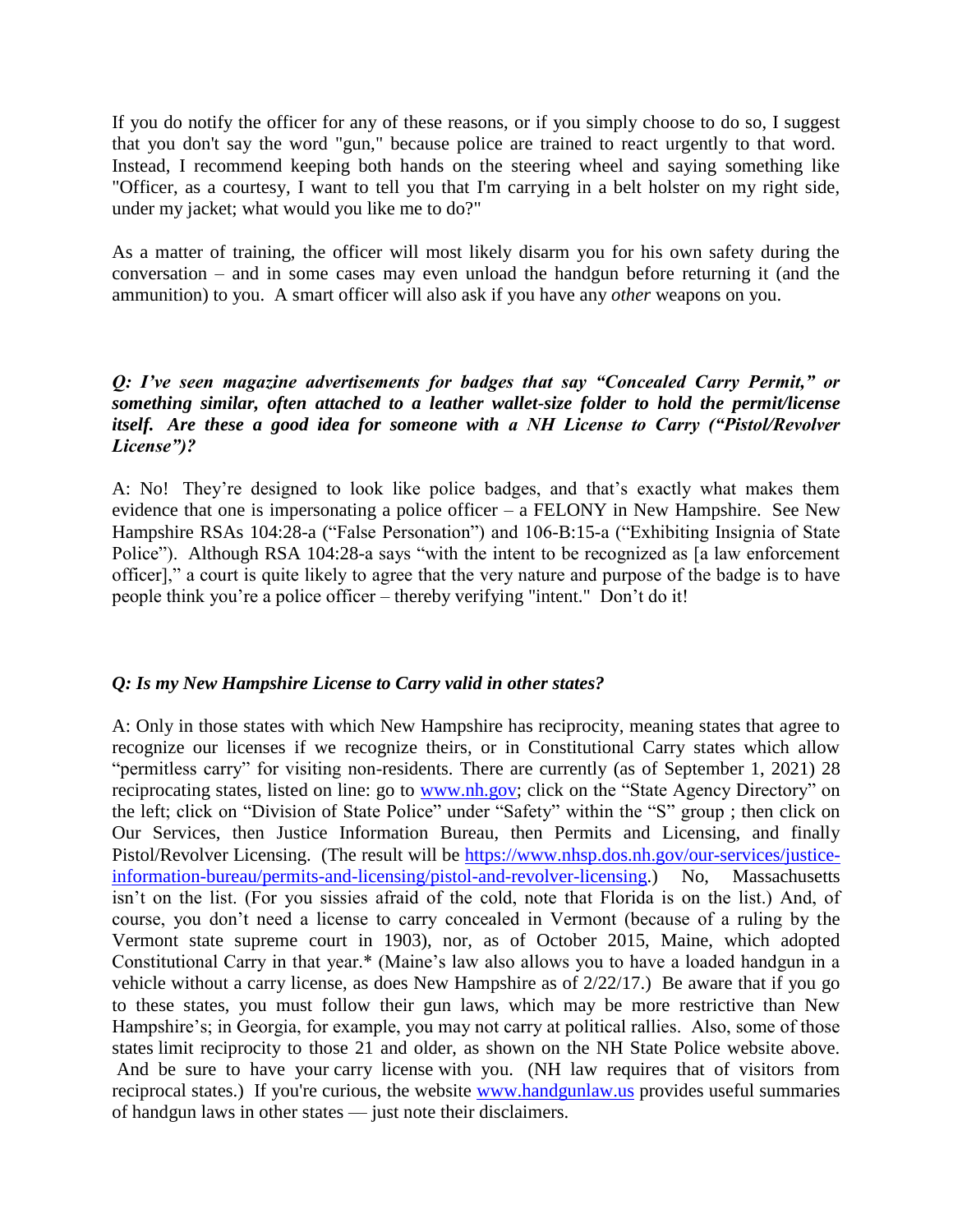\* Constitutional Carry means that you can carry without a license, although in Constitutional Carry states other than Vermont, licenses are still available (at least to state residents) for the purpose of reciprocity with other states. There are now (December 2020) 16 states with Constitutional Carry laws, although some of those states limit constitutional carry to those age 21 and older, and Idaho, North Dakota, and Wyoming require carry licenses for non-residents. Maine's law still requires a license to carry concealed in their state parks and in Acadia National Park, and to carry at all if you're under 21, but Maine also has carry license reciprocity with New Hampshire. For more information about Maine, see

[https://www.maine.gov/dps/msp/licenses-permits/concealed-carry-maine.](https://www.maine.gov/dps/msp/licenses-permits/concealed-carry-maine)

If you want to carry as best you can travelling from New Hampshire to Florida, it will be a long trip, but you can carry going west through Vermont; then use federal law 18USC926A (see the next Q&A) to transit New York state withOUT carrying; then, with your New Hampshire License to Carry (i.e., Pistol/Revolver License), you can legally carry in a route through PA, WV, KY, TN, GA, and FL, all of which have reciprocal carry agreements with NH.

#### *Q: How can I take my guns on trips to another state?*

A: The federal Firearm Owners' Protection Act of 1986 — 18USC926A — supersedes state and local anti-gun laws for interstate travelers, under certain conditions. It says that if you can "lawfully possess and carry" a gun at both the beginning and end of an interstate trip, you may legally transport it interstate if it is unloaded and in a locked container inaccessible from the passenger compartment of the vehicle; ditto for any ammunition. If the car doesn't have a lockable trunk, then the unloaded handgun(s), rifle(s), or shotgun(s), and any ammunition, must be in a locked container (an attaché case would work for handguns), but specifically not "the glove compartment or console." Note that courts have held that to be protected by this law, the trip must be reasonably direct; that is, you may stop for meals, gas, or even to sleep overnight, but if you were to stop to see a movie, for example, in a state where your possession of the gun would be illegal, you would lose the protection of the federal law. (So don't play golf in New Jersey on your way to Florida.) Also, Massachusetts, New York, New Jersey, and Maryland all anti-gun states — are notorious for arresting gun carriers despite the federal law, forcing those people to use the federal law as an affirmative defense in court.

# *Q: What if I want to visit Massachusetts?*

A: *WARNING – WARNING – WARNING!* Unless you have a Massachusetts non-resident License to Carry, bringing a firearm into Massachusetts is a FELONY, with minimum mandatory imprisonment of 18 months! And, believe it or not, bringing an EMPTY CARTRIDGE OR SHELL CASING — which Massachusetts considers an "ammunition component," even if it's a non-reloadable .22 rimfire case — can also get you jailed, in this case for up to two years.

You can verify all this by contacting Gun Owners' Action League, the primary gun-rights organization in Massachusetts: [www.goal.org,](http://www.goal.org/) phone 508/393-5333. GOAL can also tell you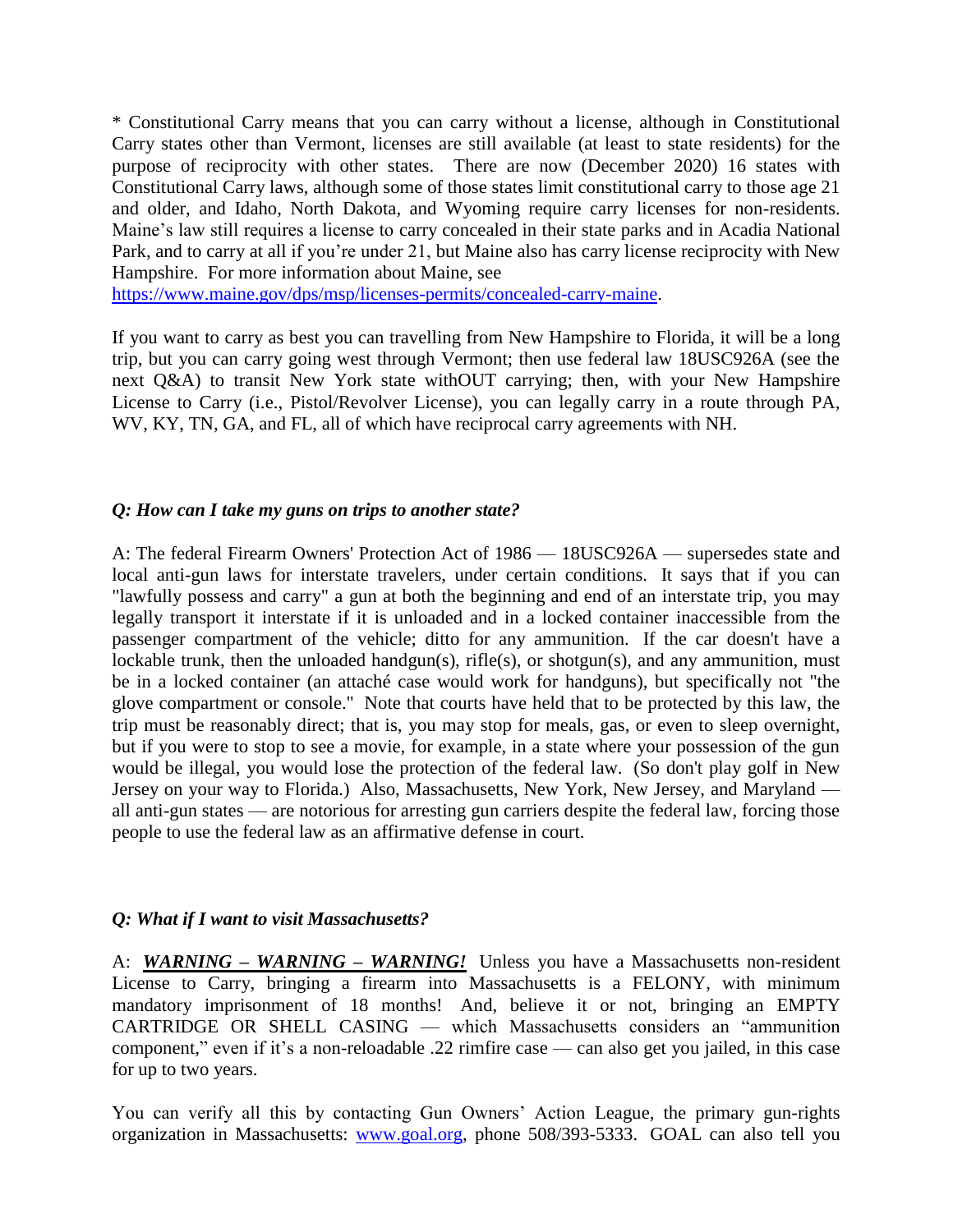about certain exceptions, in particular for hunting and formal competitions, but be careful and make sure you have the correct paperwork. Yes, the federal law cited in the previous questionand-answer is supposed to protect you if you travel THROUGH Massachusetts, although local MA police may not be familiar with it (ditto New Jersey, which is even more horrible), but not if you're VISITING Massachusetts.

# *Q: Where is it legal to shoot?*

A: Per state law (RSAs 207:3-a, 207:3-c, and 644:13), you may not shoot across or within 15 feet of a road, or "within 300 feet of a permanently occupied dwelling without permission of the owner or the occupant of the dwelling or from the owner of the land on which the person discharging the firearm or shooting the bow and arrow is situated."

You also may not discharge a firearm within the "compact part of a town or city," defined as "the territory within a town or city comprised of the following:

"(a) Any nonresidential, commercial building, including, but not limited to, industrial, educational, or medical buildings, plus a perimeter 300 feet wide around all such buildings without permission of the owner.

"(b) Any park, playground, or other outdoor public gathering place designated by the legislative body of the city or town.

"(c) Any contiguous area containing 6 or more buildings which are used as either part-time or permanent dwellings and the spaces between them where each such building is within 300 feet of at least one of the others, plus a perimeter 300 feet wide around all the buildings in such area."

Further, it's just common sense and courtesy to ask permission of the landowner to shoot on private property, even if there is no "permanently occupied dwelling" within 300 feet.

In addition, when shooting on private property, you should be aware of RSA 644:2, III, the subsection of New Hampshire's Disorderly Conduct law that deals with noise.

For target shooting, many people belong to a gun club, and there are many of them in New Hampshire; the local police can tell you where they are. An excellent resource is the website [www.WhereToShoot.org](http://www.wheretoshoot.org/) (not .com), a product of NSSF, the National Shooting Sports Foundation. You can also find a list of shooting clubs compiled by the state Fish and Game department at [http://www.wildlife.state.nh.us/hunting/clubs-ranges.html.](http://www.wildlife.state.nh.us/hunting/clubs-ranges.html) While the clubs require you to be a club member or guest of a member, there are two open-to-the-public commercial indoor shooting ranges in the state (at least that I know of): the Manchester Firing Line (668- 9015, website [www.gunsnh.com\)](http://www.gunsnh.com/) and Belmont Firearms and Range (524-8678, website [www.belmontfirearms.com\)](http://www.belmontfirearms.com/).

New Hampshire state parks and certain other state properties generally allow target shooting and hunting, but with restrictions about where (not within 300 feet of developed areas) and when (not between Memorial Day weekend and Columbus day weekend within 1/4 mile of developed recreation areas); also, "Fully jacketed, armor piercing, steel core and tracer ammunition shall be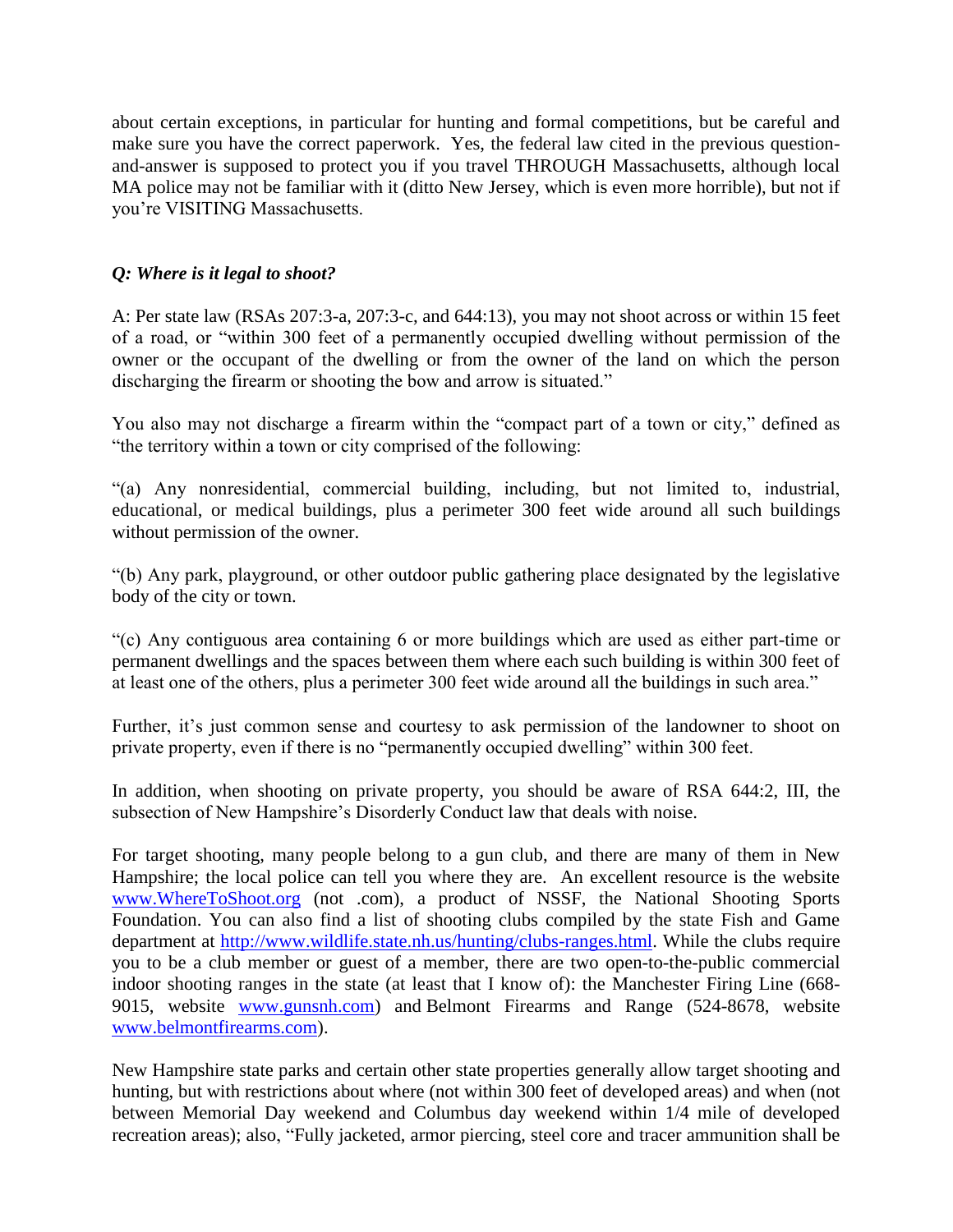prohibited." There are other restrictions as well; for more information, see Administrative Rule 7300 at [http://www.gencourt.state.nh.us/rules/state\\_agencies/res7300.html](http://www.gencourt.state.nh.us/rules/state_agencies/res7300.html) and search for "firearm"

#### *Q: Is there a law about leaving guns around where kids can get them?*

A: Yes. RSA 650-C:1, Negligent Storage of Firearms, makes it a violation with a fine of up to a thousand dollars, if you store or leave a loaded handgun around where a child under 16 can get it, and he or she uses it "in a reckless or threatening manner," or in a crime, or shoots it "negligently or recklessly." There are many exceptions, including if the child has had official safety training or a hunter education course, or if the gun is used in lawful self-defense of the child or another.

There's some interesting history behind this law, which became effective in 2001: It was originally going to be a *felony*, but State Rep. David Welch, whom I'm proud to call a friend, maneuvered it down in the legislature to just a violation (like a traffic ticket, although expensive), and added all the exceptions.

*I hope this helps your understanding of New Hampshire gun laws. If you have any questions, email me as shown at the beginning of this article, or contact an attorney familiar with NH gun laws.*

**...**

#### *Appendices follow*

#### **…**

#### *APPENDIX 1: "Prohibited persons" per federal law and NH state law*

Federal law — Title 18 United States Code Section 922, subsection  $(g)$  — 18USC922 $(g)$  prohibits possession of firearms or ammunition by: convicted felons (actually, persons who have been convicted of a crime potentially punishable by imprisonment of more than a year, with the exception, per 18USC921(a)(20)(B), of state misdemeanors punishable by imprisonment of two years or less); fugitives from justice; users of illegal drugs; someone "adjudicated as a mental defective or who has been committed to a mental institution"\*; illegal aliens; those who have been dishonorably discharged from the military; those who have renounced their US citizenship; those subject to domestic restraining orders; and those convicted of "misdemeanor crimes of domestic violence." For both felonies and domestic violence misdemeanors, it doesn't matter how long ago the conviction was; the prohibitions are for life, unless the person is pardoned or has his rights restored through expungement (called annulment in New Hampshire)<sup>\*\*</sup>. Violation of this law is a federal felony with a ten-year prison sentence. When you "receive" a firearm from an FFL, you sign ATF Form 4473, which asks if you fall into any of the "prohibited person" categories; making false statements on this form is itself a federal felony.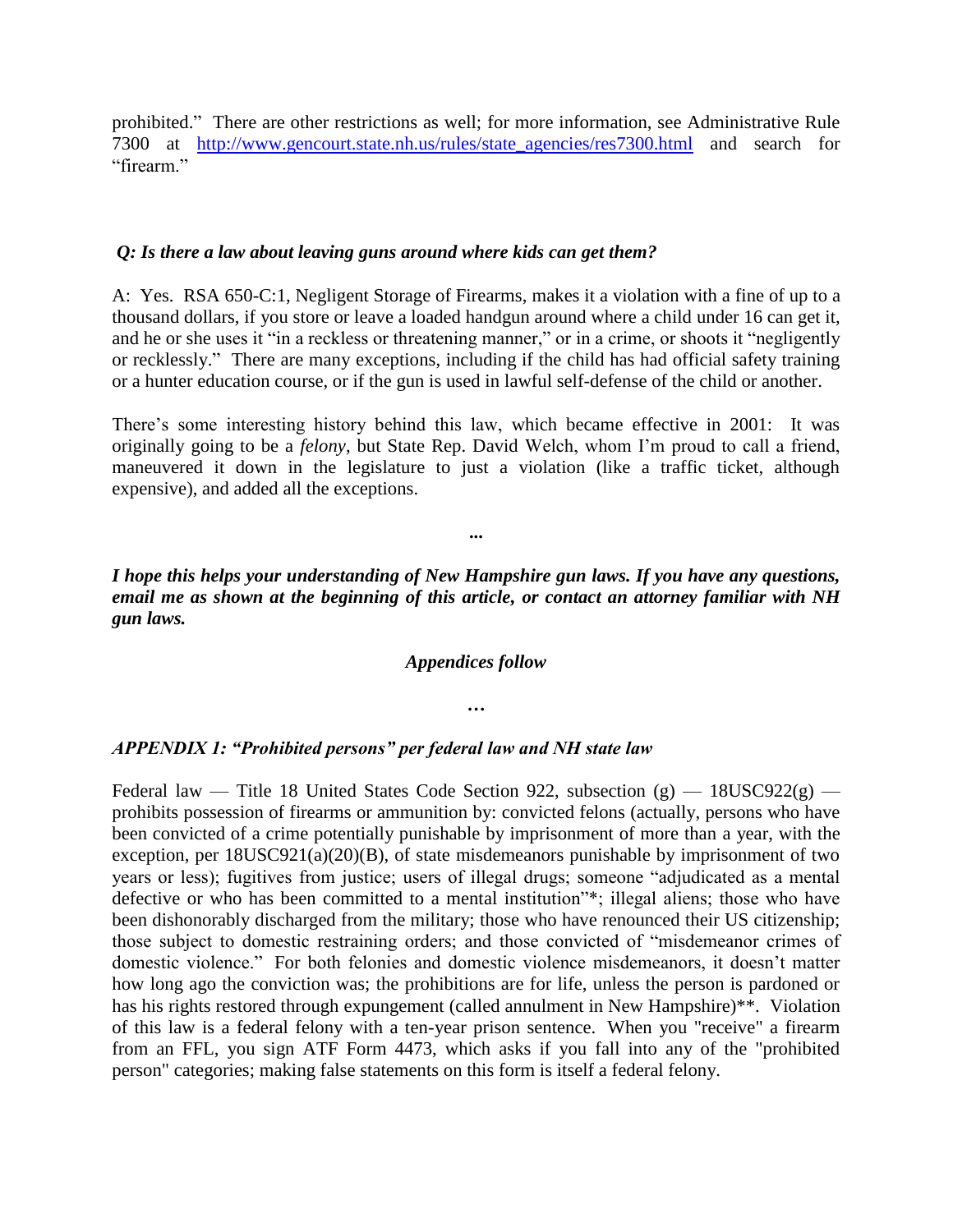A "loophole" is that the federal firearms prohibition does NOT include muzzleloaders (both modern and antique), nor firearms manufactured before 1899 (actually made then, not modern replicas).

In some ways, however, New Hampshire state law is actually more restrictive than federal law: per RSA 159:3, anyone who has been convicted of a felony "against the person or property of another," or a drug felony, is prohibited from possession of not only firearms, but *ANY* "deadly weapon as defined in RSA 625:11, V," which means "any firearm, knife or other substance or thing which, in the manner it is used, intended to be used, or threatened to be used, is known to be capable of producing death or serious bodily injury." (So, unlike federal law, NH state law prohibits convicted felons from possessing muzzle-loaders.)

\* *The mental health disqualifier isn't simple, but basically, "adjudicated as a mental defective," in New Hampshire, means that a judge has signed a court order certifying that you are a "danger to yourself or others," or are incompetent to handle your affairs; and "committed to a mental institution" does not include voluntary admission, or emergency commitment for threeday observation. (The Veterans Administration runs under separate rules, including a federal law providing for "un-prohibiting" firearm possession.)*

\*\* *Expungement/annulment must be done in the state, and usually the court, where the conviction occurred. Unfortunately, Massachusetts doesn't have expungement; they will "seal one's records," but that only hides the conviction from employers, landlords, etc. — it does not remove the federal gun-possession prohibition of a felony or domestic violence misdemeanor conviction. A suggested possible remedy may be to have a very talented Massachusetts attorney re-open the case, but this is a long shot.*

**...**

#### *APPENDIX 1-A: "Domestic violence" misdemeanors*

While most states do not use the words "domestic violence" in the formal names of their laws, federal law  $-$  18USC921(a)(33)  $-$  defines a misdemeanor crime of domestic violence as a misdemeanor that "has, as an element, the use or attempted use of physical force, or the threatened use of a deadly weapon, committed by a current or former spouse, parent, or guardian of the victim, by a person with whom the victim shares a child in common, by a person who is cohabiting with or has cohabited with the victim as a spouse, parent, or guardian, or by a person similarly situated to a spouse, parent, or guardian of the victim."

**...**

#### *APPENDIX 2: Age restrictions on handguns*

First, let's clear up a common misconception: Some people — and police, apparently — think that no-one under 21 can legally buy or possess a handgun, but that's incorrect; the only "under 21" restriction is that people under 21 can't receive a handgun *from a licensed dealer* (FFL, Federal Firearms Licensee). In New Hampshire, people aged 18, 19, or 20 can legally buy a handgun from a private party, and are commonly issued concealed carry licenses.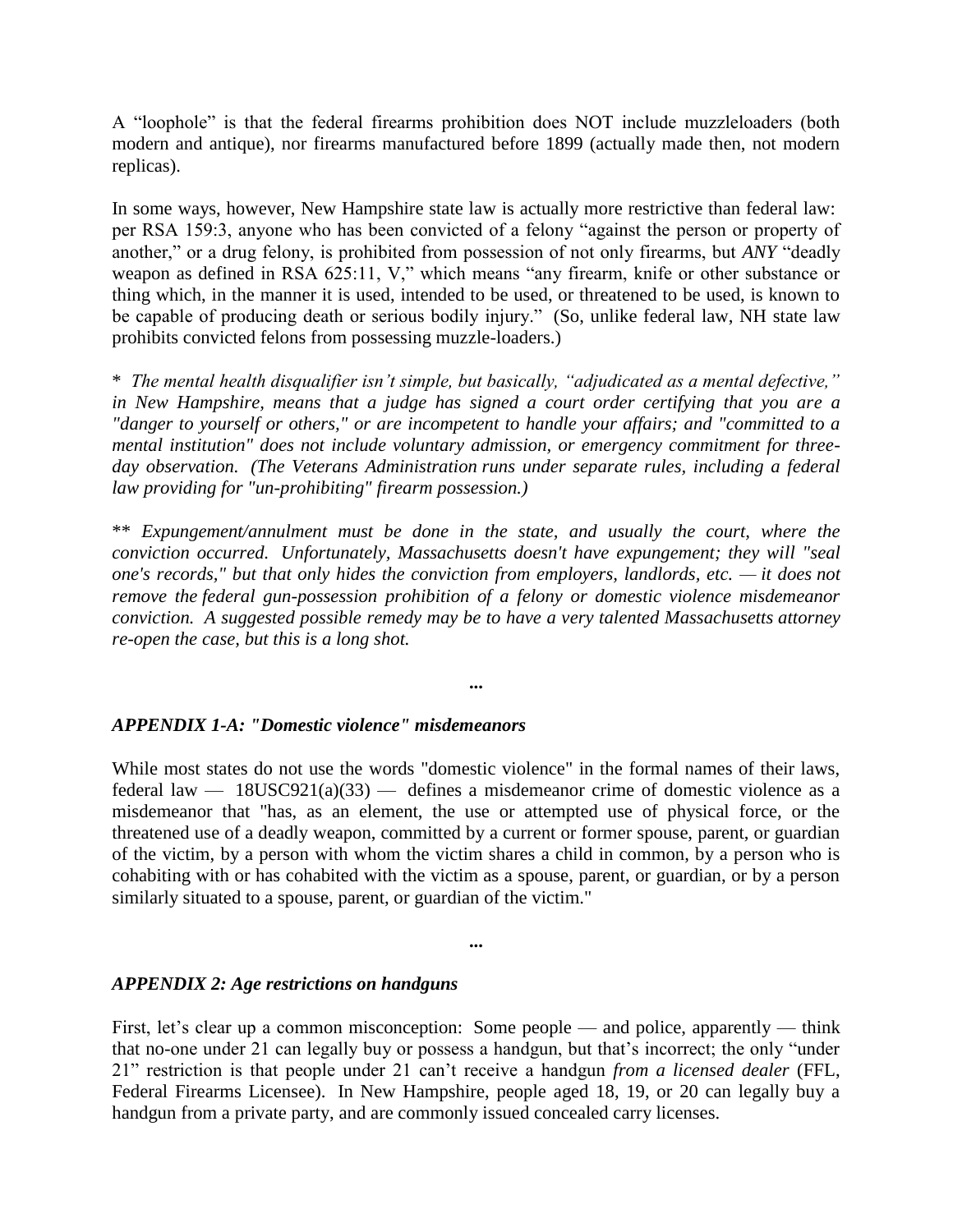The difficulty arises when someone is under 18. New Hampshire state law (RSA 159:12) doesn't allow anyone to "sell, barter, hire, lend or give" a handgun to a minor, with exceptions for (a) those supervising minors during a "supervised firearms training program" or a "lawful shooting event or activity" (which arguably includes casual target shooting); (b) licensed hunters accompanying minors on a lawful hunt; and (c) parents, grandparents, or guardians who "give a pistol or revolver to their children or wards." (An odd historical note: Prior to August 24, 2018, when NH 2018 Senate Bill 500 took effect, the statute didn't say "pistol or.")

And then there's federal law. Title 18, United States Code, Section 922, subsection  $(x)$  —  $18USC922(x)$  — deals with "juveniles" (defined as those under 18) and handguns. It says that a juvenile may not possess a handgun or handgun ammunition except for use (1) in the course of employment, or for ranching/farming "at the direction of an adult," or for hunting, or for target shooting, or in the course of "instruction in the safe and lawful use of a handgun" ...**AND** (2) with the "prior written consent" of a parent/guardian *in his or her possession*. (Further, the parent/guardian must not be a "prohibited person" himself/herself.) There are exceptions for juveniles in the armed services possessing handguns in the course of duty, for transfer of title (but not possession) by inheritance, and for defense against a home invader.

Although the New Hampshire state law on issuing concealed carry licenses (RSA 159:6) does not mention age, in practice those under 18 were denied prior to February 22, 2017, with New Hampshire police seeming to agree on the explanation that they're not "suitable persons" (per RSA 159:6 prior to that law's revision on 2/22/17) because as minors, they're "not responsible for their actions." As of February 22, 2017, when RSA 159:6 was modified to eliminate the undefined "suitable person" requirement, this argument has disappeared, and it's not clear whether concealed carry licenses will be issued to those under 18 years of age, or whether the courts may find that the above-quoted federal law means that juveniles are "prohibited by statute from possessing a firearm in the state of New Hampshire" and therefore denied a concealed carry license.

A more important question is whether the police and courts will find a reason to prohibit unlicensed concealed carry by minors, since federal law doesn't completely prohibit a minor from possessing a handgun, and there is no New Hampshire statute prohibiting minors from possessing a handgun given to them by "parents, grandparents, or guardians" (per RSA 159:12, referenced above). I'll revise this paragraph as I find further information.

#### **...**

# *APPENDIX 2-A: Age restrictions on rifles and shotguns*

By federal law, gun stores/dealers (FFLs) may not sell/transfer rifles or shotguns ("long guns," as opposed to handguns) to people under 18. As far as I know, that's the only restriction in either federal or NH state law on minors buying or possessing long guns.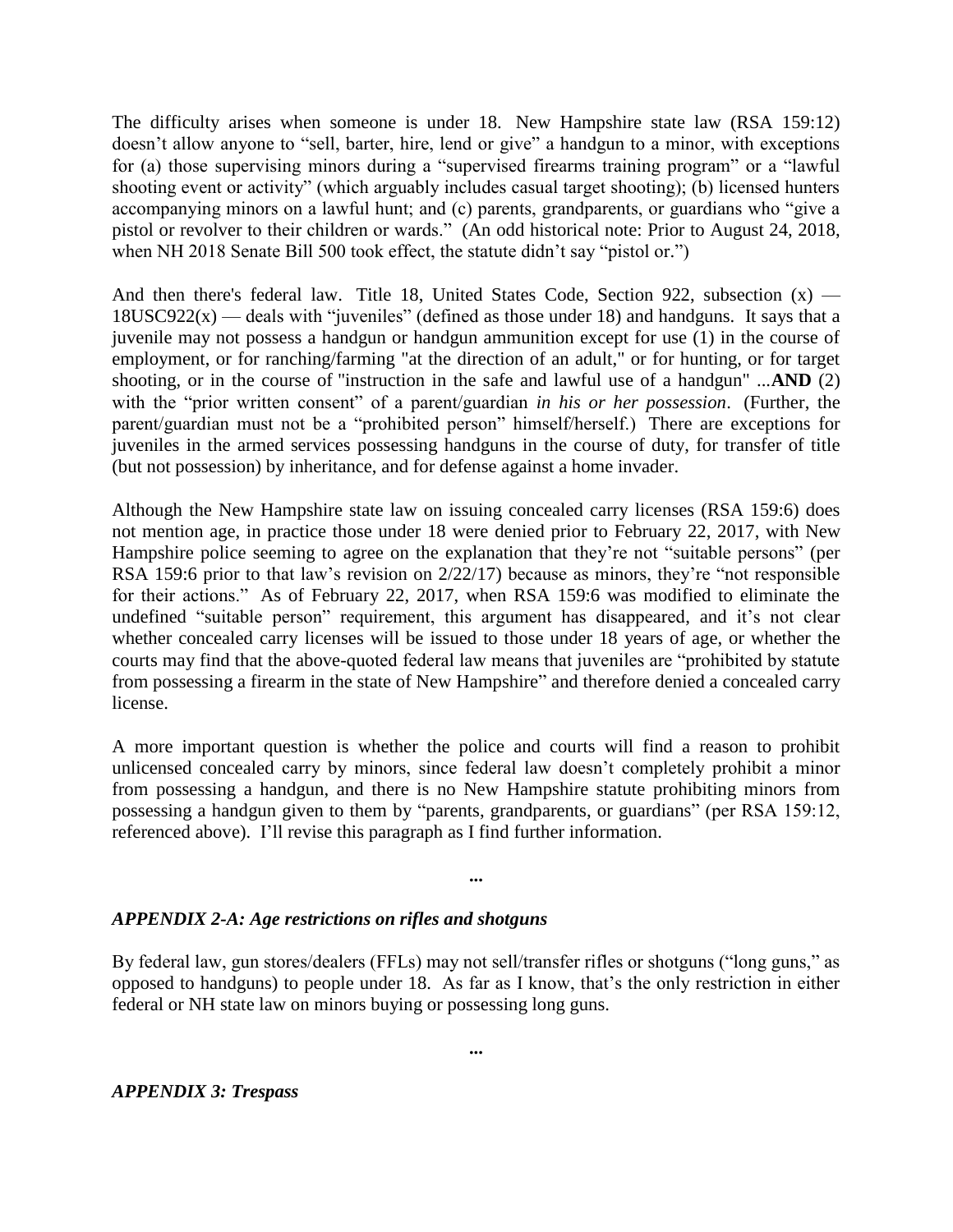RSA 635:2 says that "A person is guilty of criminal trespass if, knowing that he is not licensed or privileged to do so, he enters or remains in any place." The statute continues to say that criminal trespass is a misdemeanor if a person "knowingly enters or remains…in any place in defiance of an order to leave or not enter which was personally communicated to him by the owner or other authorized person." (Otherwise it's a "violation," which is less than a misdemeanor.)

Keep in mind that RSA 159:26 says that only the state and not "political subdivisions" of the state can control guns (so you can carry in your town or city hall, for example), but here we're talking about private property: if you carry a gun into a store or restaurant, for example, that doesn't want you to, and an employee asks you to leave, you're committing misdemeanor trespass if you refuse to do so. (Note that even a low-level employee, like a checkout clerk at a large store, would be considered an "authorized person" for the purposes of the RSA.) According to an attorney, if you're ordered to leave, that order legally persists; you'd be breaking the law if you returned to that place the next day, for example.

A building with a sign at its entrance declaring that no guns (or "weapons") are allowed, however, is another matter: If you are discovered to be carrying within such a place, but are *not* asked to leave, it is arguably unlikely that you could be prosecuted for violating the trespassing statute, at least not at the misdemeanor level. (And incidentally, there's another statute, RSA 635:4, that specifies that signage prohibiting specified activities, such as hunting or trespassing, on private property shall be "printed with block letters no less than 2 inches in height, and with the name and address of the owner or lessee of such land" and that such signs "shall be posted not more than 100 yards apart on all sides and shall also be posted at gates, bars and commonly used entrances.")

The law is unclear if an armed person entering a building with a "no weapons" sign "is not licensed or privileged to do so," but the worst interpretation of the statute is that he would be guilty of a violation rather than a misdemeanor.

**...**

# *APPENDIX 4: Confrontations with police involving guns*

If police have a "reasonable suspicion" that that a person has been, or is about to be, involved in a crime, they have the right to do a quick surface search of his outer clothing to look for weapons, in part for their own protection. This is called a "Terry frisk" because of a landmark 1968 U.S. Supreme Court case, Terry v. Ohio.

Attorney Evan Nappen's business cards summarize his advice on serious police confrontations, including what to do after a self-defense shooting, using the three letters "**SAC**" (reminiscent of the Air Force's Strategic Air Command): "S" reminds you to remain **S**ilent (until you've spoken with your attorney); "A" reminds you to ask for your **A**ttorney (before saying anything else to the police); and "C" tells you to not give your **C**onsent to the police for anything, notably including searches of your vehicle or residence.

As I wrote earlier, self-defense shootings are life-changing events. What should you do afterwards? To begin, here are four common-sense guidelines: (a) Don't leave the scene! For the police and the courts, "flight equals guilt." (b) In a similar vein, and for a similar purpose,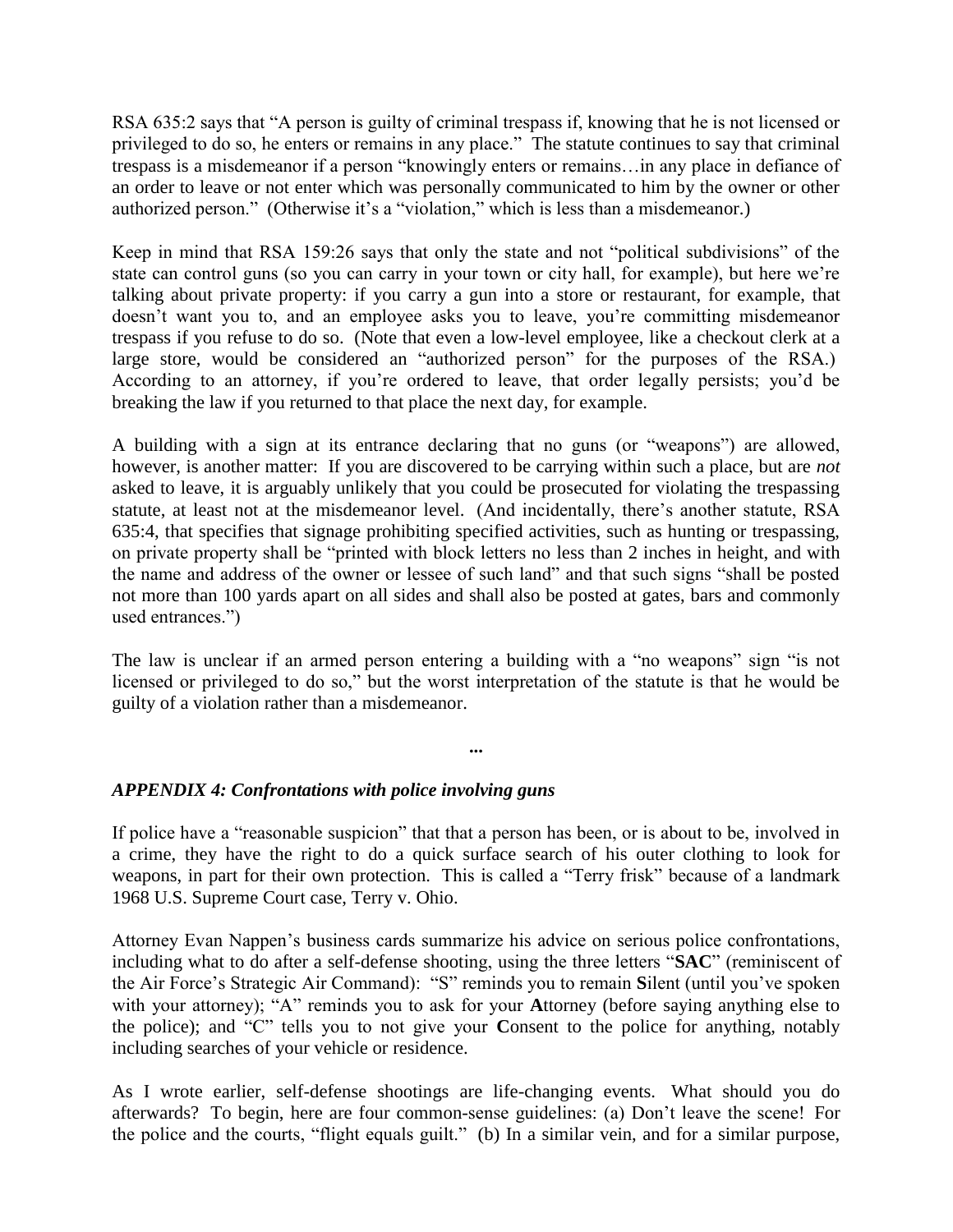try to be the first to call the police, or shout for someone else to do so, immediately. This helps establish your innocence. (c) Never lie to the police or falsify evidence (yes, they can tell if you've "dragged the body indoors"). (d) For your own safety, don't have a gun in your hands when the police arrive. By the way, similar advice (especially "(b)," above) also applies if you just display a weapon to warn off a deadly threat; you don't want to be accused of criminal threatening, which is a felony (see RSA 631:4).

Going beyond Attorney Nappen's above "SAC" advice, Massad Ayoob, the well-known police trainer, courtroom expert witness, and firearms author (also sworn police officer, champion shooting competitor, and an old friend of mine), teaches students at his Lethal Force Institute classes to do the following five things when the police arrive after a self-defense shooting: **First**, tell the police that "This man attacked me." (That makes it clear from the beginning that you're the victim and the other person is the perpetrator.) **Second**, say "I will sign the complaint." (Ayoob says that this tells the police that you're speaking their language, and reinforces that you're the Good Guy and the other person is the Bad Guy.) **Third**, point out the evidence. (If you don't, the attacker's knife, spent shell casings, or whatever, can disappear or be moved.) Fourth, point out the witnesses. (Unfortunately, some people "just don't want to get involved," even when their testimony can prove your innocence.) **Fifth**, and most importantly, tell the police that they will have your full cooperation after you've spoken with your attorney – and stick to that. (Mas writes, "Experts tell us that it will be a minimum of 24 to perhaps 72 hours before you'll be in any condition to deal with a full interrogation. And that interrogation – the more politically correct term "interview" is used now – should not take place until you've discussed it with your attorney in depth. Nor should it take place, in my opinion, without the attorney right there with you, and a legal stenographic service's camcorder rolling to record it for your side, just in case.")

#### ###

*I posted the original version of this article on freestateblogs.net in January 2006, when I was still with Gun Owners of New Hampshire; a few months later, when we started Pro-Gun New Hampshire, I re-posted it on PGNH.org. It's now on [www.nhgunlaws.info](http://www.nhgunlaws.info/) (which is also redirected from www.nhgunlaws.org and www.nhgunlaws.com). I've updated it several times over the years.*

# *Self-indulgent Mutterings by the Author*

*I was a founder, and the Executive Vice President and CEO, of Pro-Gun New Hampshire, Inc. (PGNH), retiring from that organization for health reasons in September of 2014, at age 70, after eight and a half years. Unfortunately, although PGNH gained a respected reputation and several thousand members, the other Board members didn't maintain the organization after I retired; the telephone — (603) 226-PGNH (7464) — was disconnected, and the website — PGNH.org — was taken over by a vendor of electrical connectors. Further, since I left in 2014, there have not been any meetings of the Board of Directors or the Council of Advisors (which the bylaws require every two years to elect a new president), although some PGNH members have*